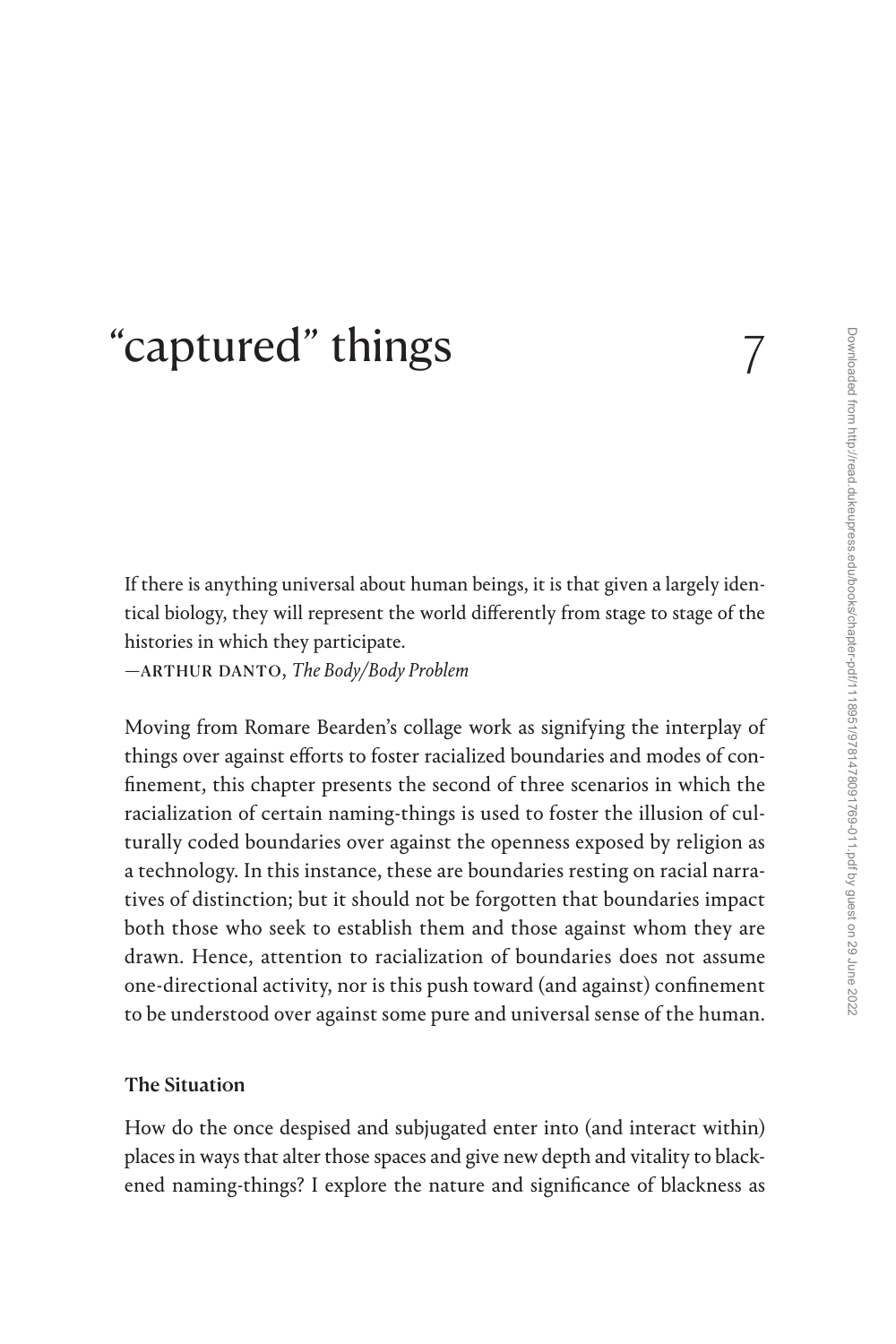a categorization of certain naming-things in relationship to this question. In so doing, I am committed to sketching particular examples of blackened naming-things in a way that involves loose movement through periods and locations, ultimately coming to rest on the work of Jean-Michel Basquiat explored in connection to the politics and production of art in response to race as a cultural sealant applied to naming-things.<sup>1</sup>

Basquiat's work and bodied history mark out the movement between Africa and the American hemisphere in ways that speak to elements of a shared experience of the world framed by a politics of whiteness. Put differently, I use Basquiat to mount a push for openness that does not respect national boundaries but instead cuts across cultural geographies and constructions of naming-things. That is to say, the diasporic, as so many scholars have remarked, has a quality of openness played out that can be just as vital as its political and economic markers.<sup>2</sup> In a sense, and I reference this phrase rather frequently, the art under consideration here involves a smashing of idols (as Alain Locke described the work of the Harlem Renaissance) in that it entails a working against staid depictions of the blackened namingthing—its cultural shape and physical significance. $3$ 

## Connection One: African Aesthetics and the "Saving" of Western Art

The postcolonial environment involves a struggle over ontology as well as the meaning of aesthetics as once racially subjected naming-things seek to reconstitute themselves through an alternate cultural reading. Involved in this process is a signifying of the rules and assumptions of the art world, tied as they have been to dominant discourses of European superiority.<sup>4</sup> Without doubt, cultural discourses and related geographies of interaction were played out and housed for observation in so many galleries and museums. In the words of Rasheed Araeen, "Art institutions in the West . . . have not yet abandoned the concept of art history and its 'Grand Narrative' that was established as part of the colonial world view."[5](#page--1-0) Markers of inferiority extended from the verbal to the visual because the art world served as a mechanism for bestowing aesthetic significance on philosophical and political notions of difference as negative. The need to fix black naming-things in comforting ways—to control, display, "own" them—had to involve more than verbal discourse and accompanying written regulations and justifications.

Cultural production—visual and expressive dynamics of creativity—also played a role in that through it, aesthetics became the handmaiden of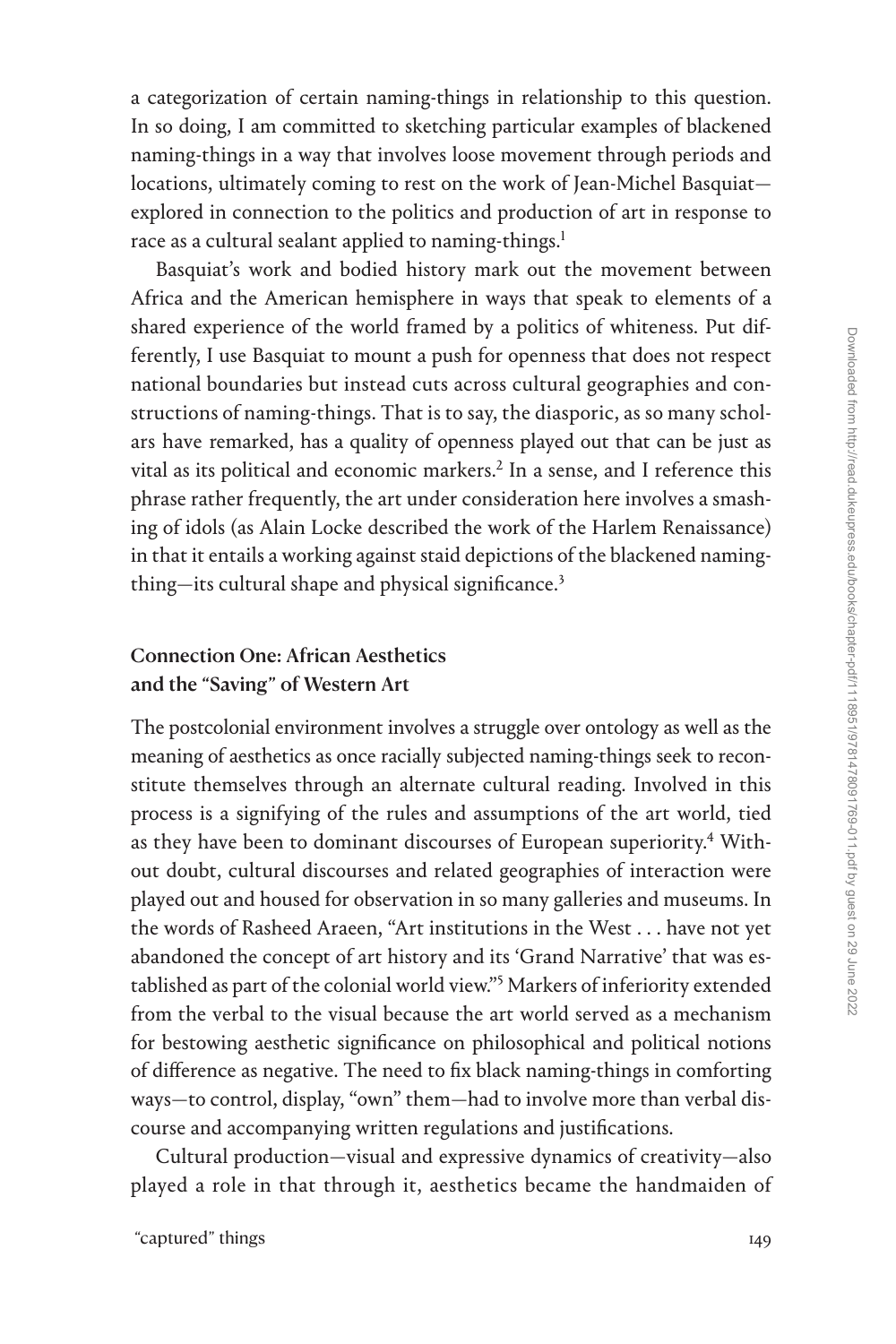political, economic, and social arrangements privileging whiteness. This, of course, did not require a complete erasure of the African–African American naming-thing, but could instead involve demonstration of power through the ability to manipulate cultural production of the "other" and put it into service for the validation of a certain Western aesthetic sense of the proper and properly positioned naming-thing (read white). Think, for example, of the manipulation of African aesthetics represented by the mask and coopting of this style of artistic presentation by Picasso, or the accumulation of things from the "other" found within British museums: the colonial power artistically inspired by the colonized—"Modernist Primitivism." In this regard, the museum and/or gallery might be said to have replaced the colonial government agency as the symbol of control and power.<sup>[6](#page--1-0)</sup> The racialized naming-thing had long been a subject of aesthetic concern—arranged, studied, displayed so as to investigate its nature and meaning. In this regard, the display of enslaved bodied naming-things, the march of South African workers, and the display of blackened naming-things within the work of contemporary artists all speak to this preoccupation with the materiality of existence. The intention of such display is to access the dynamics of this materiality and trouble the openness of black naming-things—for example, the ability to relate to other things.

There are ways in which fascination with an African aesthetic marked an effort to address the angst of aggressive industrial and technological advances in the Western world.<sup>7</sup> I should provide a note of context here: While the use of African art shifted over the course of the twentieth century, I am less concerned with these various points of use as discrete markers—use of the formal art versus interest in the implications of the art vis-à-vis angst regarding Western culture—and more concerned with the manner in which African art is utilized within the larger framework of twentieth-century colonialism as a general conceptual paradigm.[8](#page--1-0) And I am intrigued by the ways in which late twentieth-century artistic production by the "children of Africa" works over against this early manipulation of cultural forms. Whether through the medium of painting, sculpture, or photography, art became a means by which to explore both existential and ontological issues not disconnected from sociopolitical developments—including both the strength and decline of colonial power and authority as the marker of collective, national identity as well as individual and communal identity formation within the context of a changing world in which the power of racial dynamics is growing less fixed and certain.<sup>9</sup> It was an aesthetic, an artistic, consumption of the "other" $$ that is, racialized naming-thing—in ways meant (whether conscious or not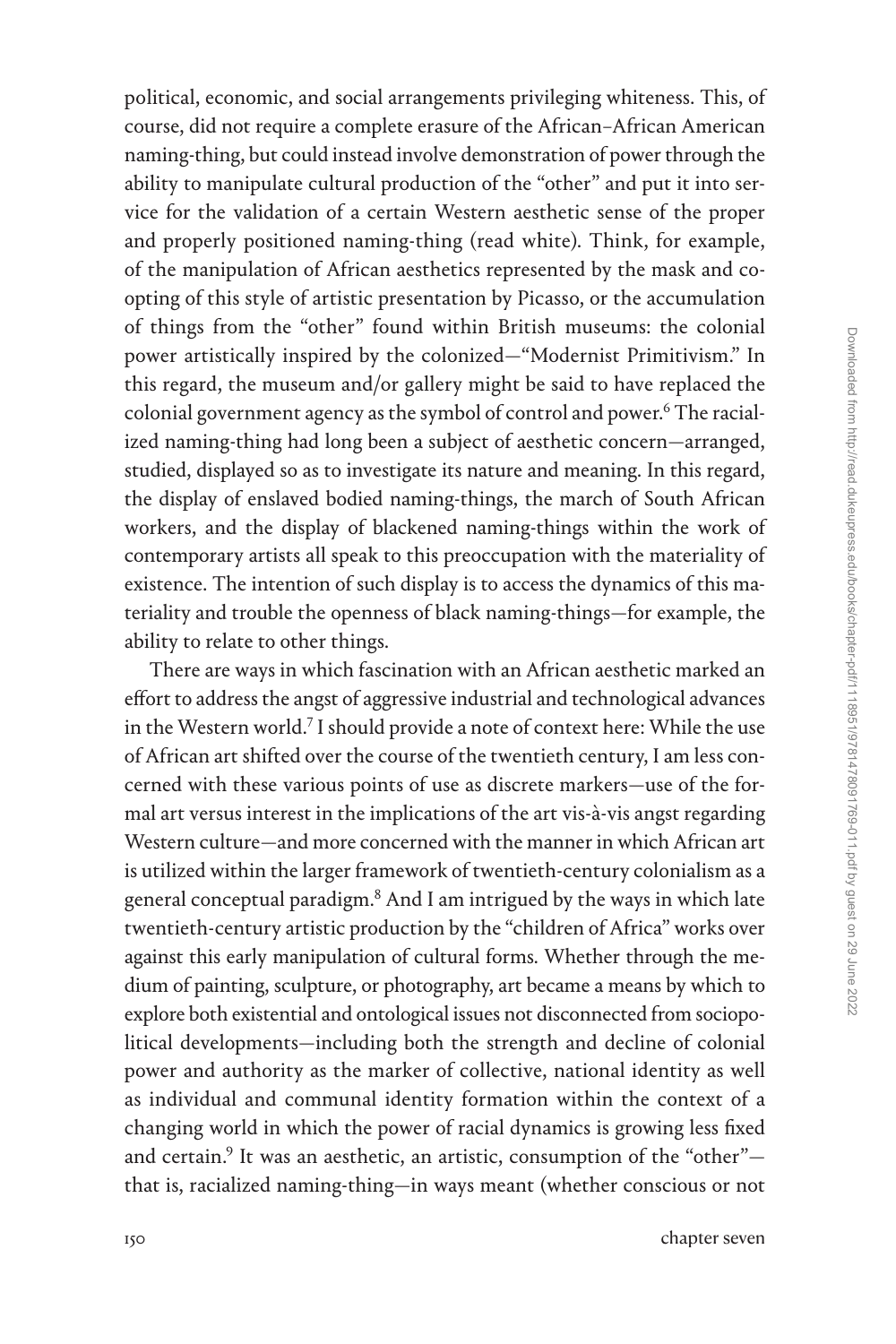is of little consequence) to fix a certain type of superiority couched in the ability to create and name—and have that naming "matter." This was done through reconstruction (consumption) of the African continent along colonial lines as well as similar processes in the Americas, and through developments within the context of the gallery and museum matrix of expressed and displayed cultural (and political) coding.

Europeans and Americans sought to signify, if not enliven, Western modes of interplay through the energy of an African aesthetic unleashed within the imaginaries of Western artistic expression. In this way, this aesthetic was remade in the image of the colonizer to the extent the colonizer controlled the location and context for display—as well as the interpretation of the items displayed. The initial meaning or purpose of things—such as masks—was consumed by the exotic quality bestowed on them by their new arrangement and a "Western" gaze. And they were to be fixed, or tamed, by means of this gaze. Furthermore, capture of these items marked fascination with them, but the altered purpose and place assigned them also demonstrates a certain type of discomfort with them: they cannot be what their initial creation by racialized naming-things intends. An item is emptied of one code and given another through its circumscribed location. It can then be marked by display not interplay. But all of this takes place within the confines of certain language games, marked out by a set of signs and symbols drawing on, while also critiquing, the queue of modernity.

Artists involved in this process are not involved in a turn to postmodernism; they appreciate the subject too much for that. However, they want to strip the blackened naming-thing down to the most basic precepts and assumptions. It is a manipulation of time and space, one that hopes to draw new codes and boundaries for and placements in both so as to revitalize the European bodied (and cultural) naming-thing. This goal involves effort toward integration for certain (whitened) naming-things as opposed to isolation *for* others (blackened naming bodies) and *from* troubling dimensions of world. This is not a surrender to an "other"; an African aesthetic could not be given that type of importance without jeopardizing the inner workings of European superiority. One needs, however, to be able to touch the markers of this aesthetic without defilement: one had to use Africanness without being consumed by it. This was a seek-and-rescue mission, a concern with the preservation of the subject as aesthetic entity over against the mechanical nature of modern life. Coming as no surprise, this turn to African art was also meant to free European culture to a fuller embrace of a less "managed" (but still controllable) energy of life over against restrictive modalities of reason.<sup>[10](#page--1-0)</sup>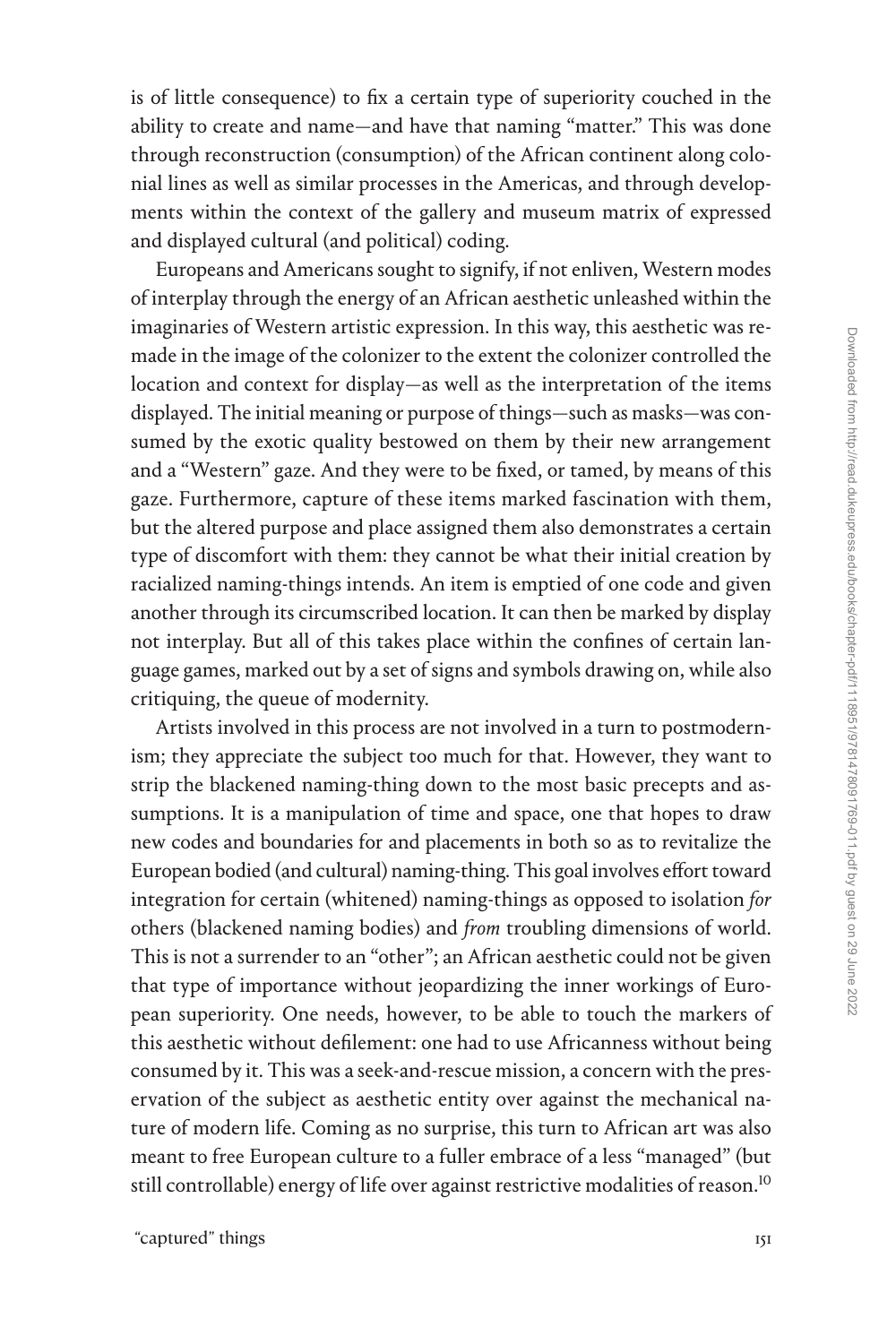By posing with African art, by using it as an artistic hermeneutic, they "went native."

These masks (thing-things), for instance, could be owned and presented in a manner consistent with the nature of power within the more explicit dimensions of twentieth-century colonialism. Efforts to hide this connection served only to reinforce it, to demonstrate the inevitable linkage between sociocultural politics and artistic production. Museums and other "containers" for artistic production displayed are not devoid of such considerations, and the works they hold are also charged in the same manner and with the same cultural-political dilemmas.<sup>11</sup> Are these pieces representations of art or artifact[?12](#page--1-0) Whether they were in museums or less public spaces, the ability to move between these possibilities entailed some of the power to proscribe significance inherent in the claiming, displaying, and use of African art—that is, racialized things—and the sensibilities entailed by that art. In some ways, however, this co-optation of African aesthetics served to promote a less brutal stylized use of blackness and black naming-things marking the colonial enterprise. After all, it was the globalization marked by colonial endeavors and American empire that gave occasion for more contact with African art and its underlying stylistic qualities. Whereas missionary interest in Africa and similar efforts in the American context were meant to exercise the otherness of African-related approaches to thought and action, artists consumed this otherness as a way of enlivening their sense of meaning and purpose and as a way of revitalizing Western aesthetics. With the former, Africanness needed the service of a redeemer (i.e., embrace of Western Christianity), and with respect to the latter, Africanness in particular—and otherness in general—as an aesthetic served to "save" Western art from/to itself while also damaging its epistemological connection to its context of origin.<sup>[13](#page--1-0)</sup>

Not only was aesthetics, the nature and meaning of creativity, "saved," but attention to blackness in the form of an African artistic aesthetic was also consumed by individuals and groups outside the confines of galleries and museums. Take, for example, Paris during the early twentieth century. Drawing from France's colonial contacts, "blackness," writes Archer-Straw, was a sign of a Parisian's "modernity, reflected in the African sculptures that scattered their rooms, in the look of natural furs that fringed their coats, and in the frenzy of their dancing that mimicked the black bottom." But, as should come as no surprise based on the logic of colonialism, "only rarely are black people depicted in this world. They and their mystique are the invisible presence."[14](#page--1-0) The concern, rather, was the place of white bodied naming-things in time and space deeply damaged by war and marked by the penetrating signs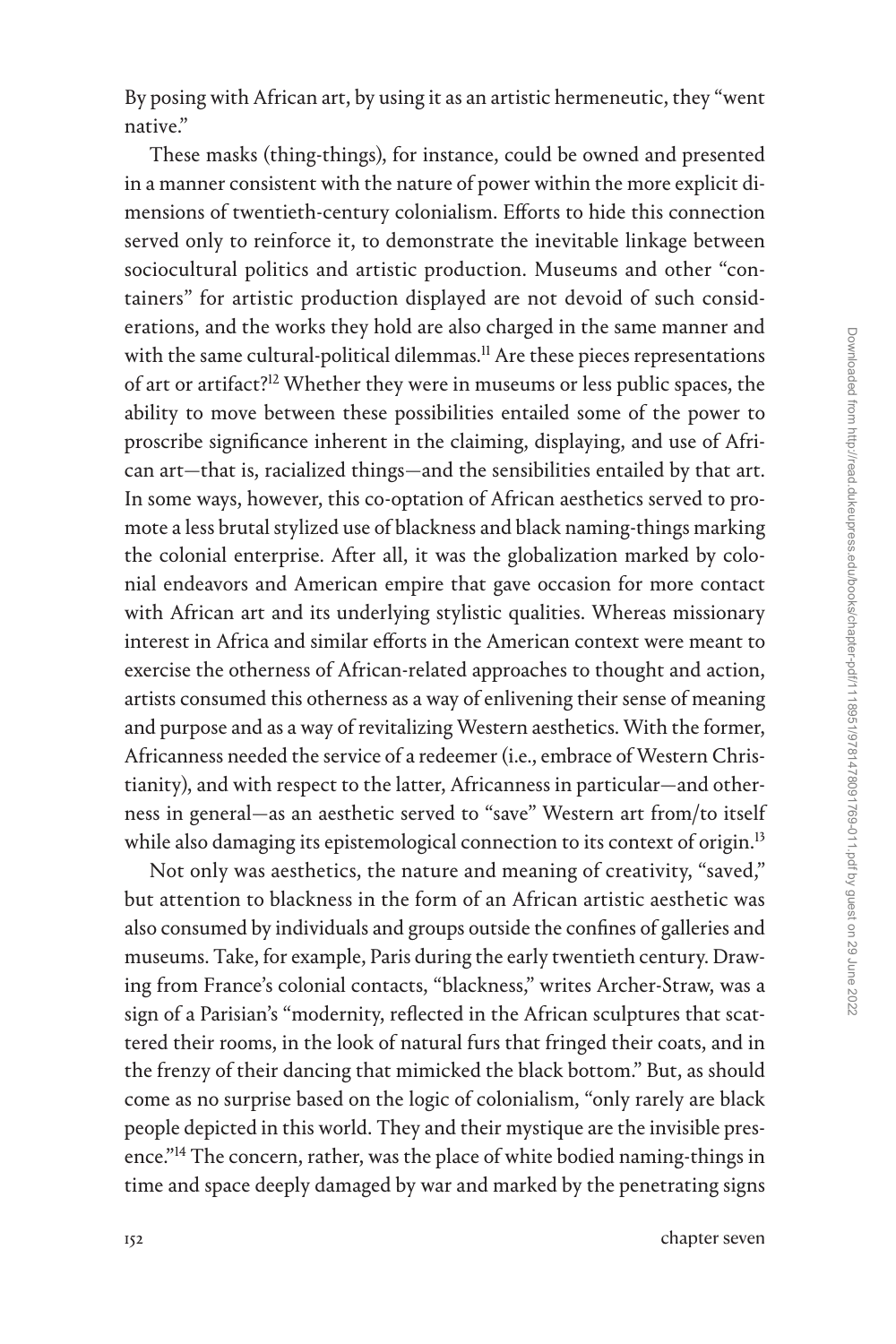of optimism gone wrong. The dangers associated with colonial and imperialistic impulses that eventually destroy are covered over by the materials of artistic production, and what remains is a type of hopefulness that does not deny the colonial processes but seeks to redeem the West (e.g., Western art). Africa is not the source of fear in this case, but rather a means by which to enliven the aesthetics of the West[.15](#page--1-0)

There are two sides to modernism—content (economics/politics of colonialism) and form (Western versus African aesthetics). Regarding either side, there was a sense of superiority over Africanness and the accompanying racialized naming-things in various configurations and incarnations. For instance, it was uncommon in the "art world" for there to be surprise that this aesthetic comes from the "dark" continent—the implication being a "colonialized" take on the capacities of the colonized for intellectual greatness and artistic depth. Yet this very conversation was couched in manipulation of the achievements of the very peoples disparaged. For the colonizer, the benefits were many—including economic expansion and cultural voyeurism.<sup>16</sup> Western artists imagined and romanticized a certain simplicity of expression over against the suffocating environs of modern technology, economic expansion, and the delicate nature of twentiethcentury political arrangements. Whether through photographs displayed, museums, galleries, private collections, and so on, this artistic consumption of African art (i.e., thing-things) as a source of a "fresh" aesthetic said something about the creativity of Africa (either as art or craft), but it said more concerning the reach of colonial intent and need. Yet in other ways, the art became something of a talisman for the Western viewer, housing a certain type of power—a power to rethink the Western world. But it was a confined and limited power in that it did little to change or significantly alter the discourse of belonging or sociopolitical and ontological coding of blackened naming-things. These things were rendered visible, although those creating them were invisible—rendered irrelevant in the same way colonialism as an economic and political project makes the labor of the colonized visible but denies their depth of meaning beyond this one dimension. "Museums," writes Svetlana Alpers, "turn cultural materials into art objects. The products of other cultures are made into something that we can look at. It is to ourselves, then that we are representing things in museums.["17](#page--1-0) History—the events, meanings, and so on associated with things—is lost, and replacing it are signs of a "fantastic" cultural trans/figuration.

Those who embody this blackness (as racialized naming-things) are restricted to what one interpreter calls "a history of silent meaning," but even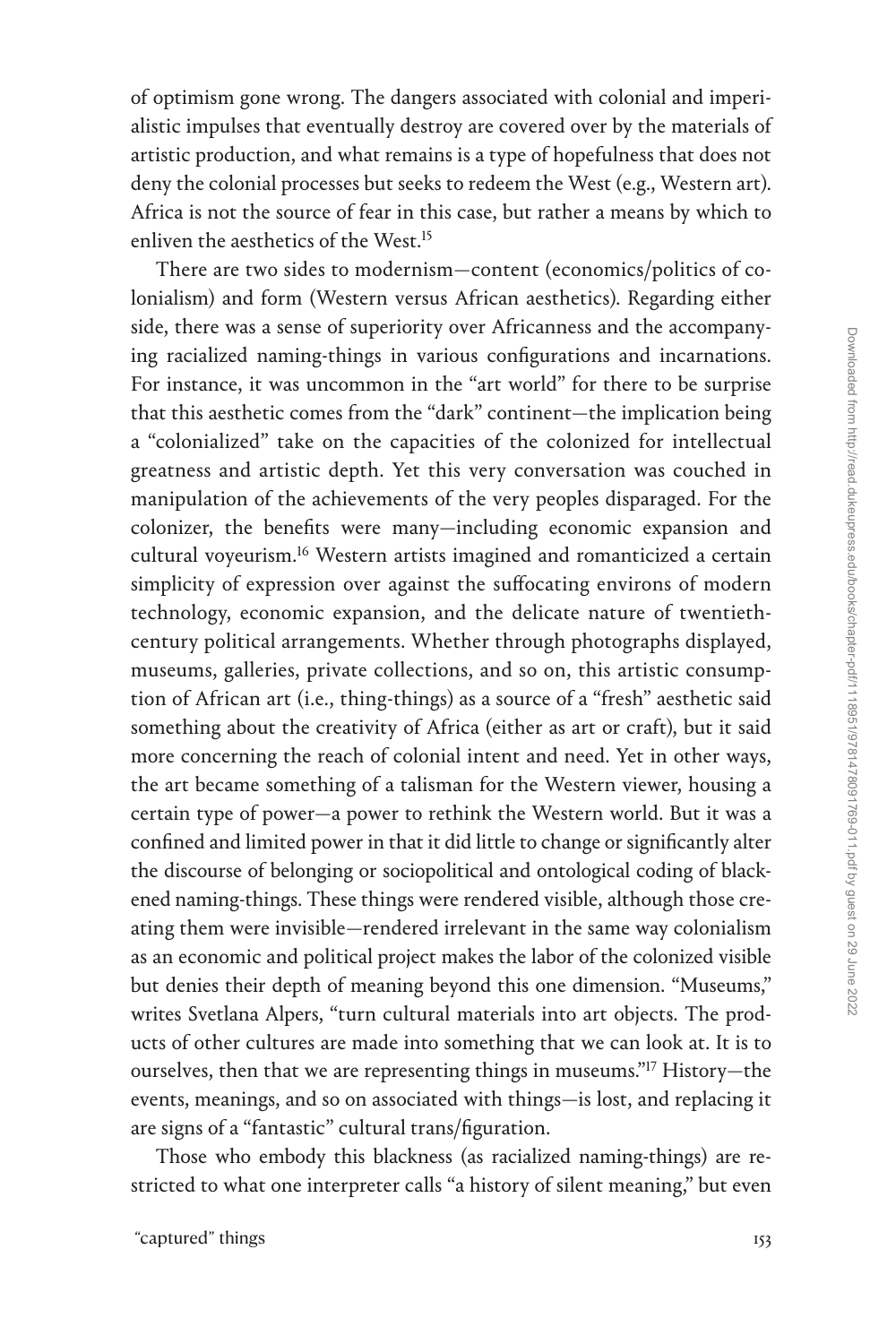this realm of ontology was marked by a persistent sense of blackness as some*thing* to be consumed or worn at will.<sup>18</sup> In short, the African masks, for instance, authorized a certain covering process whereby the benefactors of cultural colonialism (and racial-difference philosophies) could critique the arrangements of modernity from inside its structures without having to fully acknowledge the contradiction. Moving from African art to the blackness of naming-things, the exotic persisted as a creative alternative to the cultural death that is modernity. "The very sense of modernism's beginning in a Western primitivism, an alterity that also allowed modernism to declare itself an alternate to modernity," writes Will Rea, "is denied to the African modern artist, a denial entirely based upon Western appropriation of the notion of the primitive, which is simultaneously coupled to a total denial of the people and culture of Africa."[19](#page--1-0)

#### Desire to "Be" the Other: Bridge Ideas

Movement is the paradigm of significance in the above presentation of blackness coding certain naming-things. One would expect this to be the case in light of the nature and meaning of colonialism and conquest. In this regard, movement—the fluidity of epistemological and ontological geography—is not limited to the nature and function of art and aesthetics, but it also says something about the general identity of bodied blackness—black material bodied naming-things. African Americans signified depictions of Africanness in particular and blackness in general. According to some scholars, the Harlem Renaissance's push for a new aesthetic encapsulates one of the early and clear efforts of African Americans to recast the cultural world and production of the African continent as their own and as something other than the visual residue of colonial politics. This cultural matrix of movement is played out across various locations and has a significant role in the relationship of Africa, Europe, and the Americas. Segments of the art world during the twentieth century positioned blackness as a custom of sorts that could be adorned and displayed, and in this way, both express a certain type of ontology while denying another. Blackness became a critique of particular aspects of modernity in the West—the nastier elements of colonialism, for example.

My concern does not rest with the "negritude" debates, but rather with the manner in which artistic expression wrestles with existential and ontological issues raised by appropriation of an African aesthetic (aesthetic as wholeness and beauty). While there are a variety of ways to tackle my interest, I want to use this as an opportunity to interrogate this process from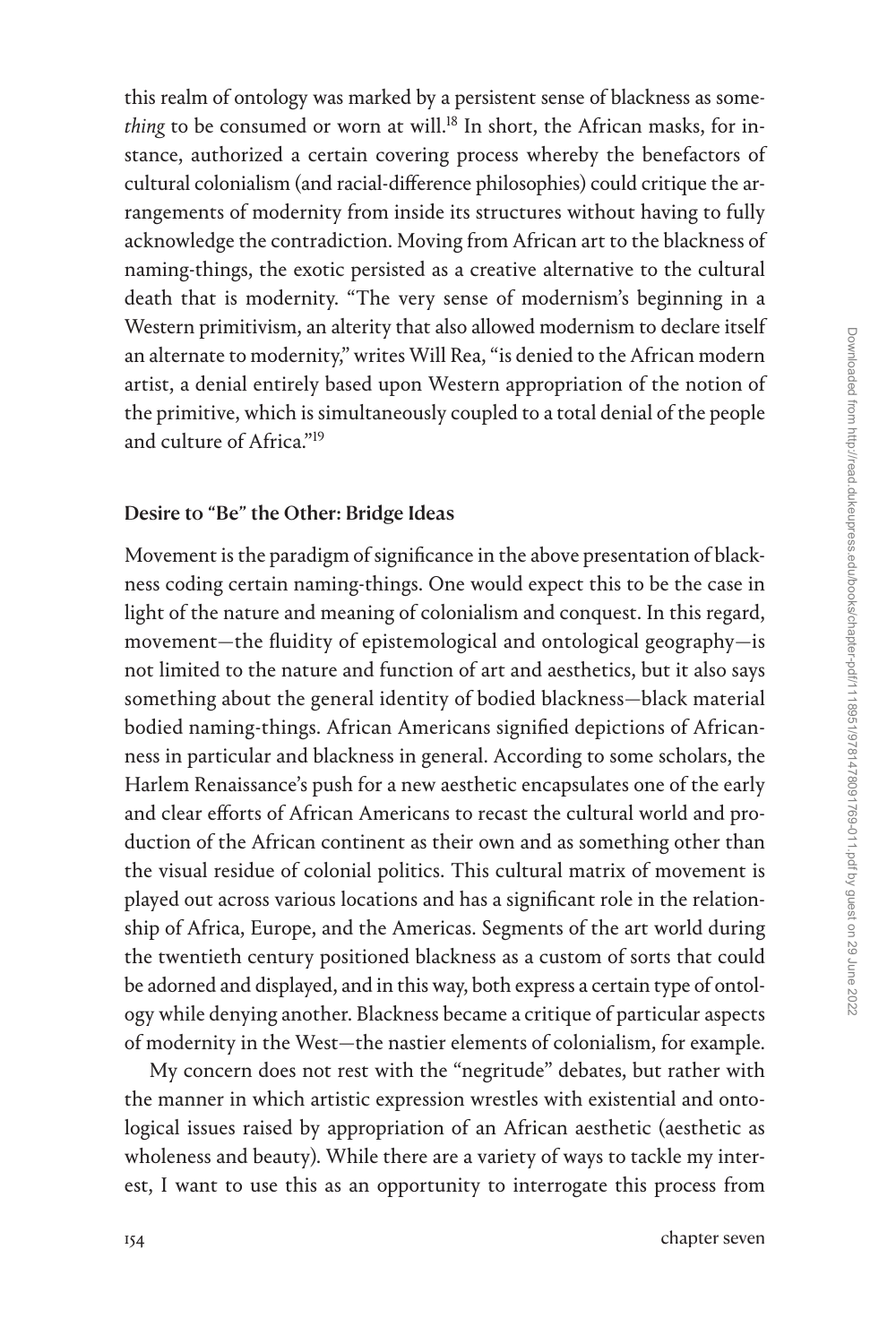within my own context—one indebted to Africa and Europe, fueled through a centuries-long blending of both within the Americas. My question is something along these lines: What is the look of artistic production that seeks to acknowledge, signify, and restructure interplay within the context of shifting, coded geographies?

At times, cultural surveyors also embodied this Western angst and African corrective—for example, the fixing of blackened naming-things so as to preserve the integrity of white naming-things through the illusion of boundaries. A clear example of this is found in the work and life of Dada artists—such as Man Ray, who played a major role in the presentation of blackness as corrective—in Paris during the early twentieth century. "They," writes Archer-Straw, "rejected civilized bourgeois values, and styled themselves instead as primitives." And what is more, "Dada's instinct for the regressive, and its open display of hostility, were the outward expressions of negative artistic sentiments that were already an undercurrent of modernist thought."<sup>20</sup> The self and "other" are altered, creating something along the lines of a new aesthetic ontology: the other self, blackened and different. Others also saw the benefits in this process in that the "African" represented the "other" for whites and many African Americans. Numerous figures, including Aaron Douglas, turned at some point to an African aesthetic as a way to reconfigure African American artistic production and the "rhythm" informing it. Yet they seem to have done so in ways that still reflect a somewhat respectful glimpse at modernity and with "limited," so to speak, anger. And while I find the work of Douglas compelling—pieces that demand one linger—more to the point of this chapter is the short but intense period of naming offered by Jean-Michel Basquiat.

Basquiat draws on the mindset and posture toward the world promoted by the emergence of hip-hop culture and uses it as a conceptual paradigm and language. There has been attention given to a blues aesthetic and a jazz aesthetic—with the latter often used in reference to Basquiat—but I suggest a hip-hop aesthetic, one that draws from these others but invests them with a unique restlessness that was only possible for racialized naming-things in the nadir of civil rights rhetoric and the birth of crack cocaine.<sup>21</sup> For those seeking performance of life in this particular age, the construction is along the lines of a labyrinth. By pulling viewers through this existential maze and by forcing a confrontation with a thick and complex association of codes, Basquiat promotes a messy and alternate depiction of blackness—one not easily borrowed by whites to the extent it seeks to maintain a sense of openness over against racially formed boundaries. That is to say, Basquiat's arrangement of things involves a depiction of interaction, of overlap, and engagement chaotic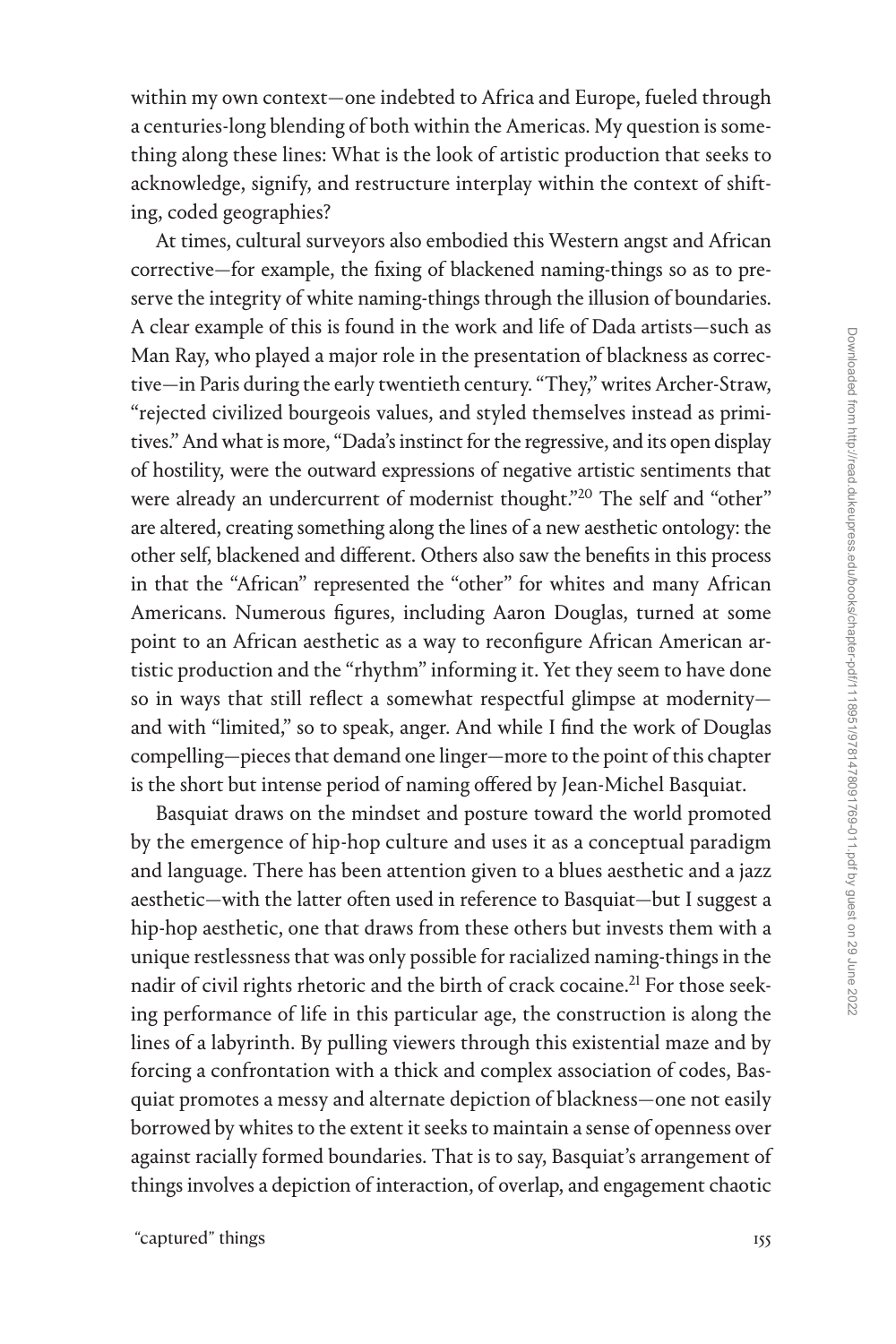and intense—words written and crossed out, figures drawn with jagged lines to depict intensity, vibrant colors spilling out beyond outlines. Embedded in and oozing out is a rebellious aesthetic through which an awareness of dominant social codes (e.g., beauty, agency, and meaning) is known but undone. While I have some difficulties with the terminology of primitivism, there is something in the following statement that speaks to my point:

Primitivism as practiced by Pablo Picasso and other white artists early in this century, in the late-colonial heyday of Modernism, was a matter of white culture imitating the products of non-white culture. To white Europeans and Americans of the time, generally speaking, white culture was the norm and nonwhite cultures were aberrations. To borrow from them showed not the impoverishment of white culture, its need for vital input from outside, but its imperial generosity in recognizing the nonwhite. This was a kind of royal slumming, as it were, like the visits of downtown white esthetes to upper Manhattan during the Harlem Renaissance. Basquiat's practice of primitivism was an ironic inversion of all that. $22$ 

Thomas McEvilley, from whose analysis of Basquiat the above quotation is drawn, believes Basquiat's engagement with notions of the artistically "primitive" serves to do deep damage to the colonial holdovers in the art world. It does so by denying ontological distance between black and white. Basquiat's art, McEvilley argues, serves to foster exchange (i.e., interplay on a grand scale) between worlds, to signify both the nature and meaning of whiteness and blackness through a process of artistic double-talk based on a language marked by a grammar of fluidity.<sup>23</sup> He sees justification of his position in an image of Basquiat. And in unpacking this image, McEvilley suggests a poetic and noble quality, but he also betrays a misperception:

His feet were bare. Yet he wore an expensive Giorgio Armani suit—which, however, was soiled with paint. The dirty Armani brought up the cliché of the primitive who comprehends use value but not exchange value, the bare feet similarly suggested a denizen of preurbanized culture. . . . Carelessly yet carefully enthroned, he evoked the mood of *spressatura*, the feigned or studied casualness cultivated by the Italian nobility of the Renaissance.<sup>24</sup>

He continues, and this makes the point:

This ambiguous or double self—image-barefoot in Armani—embodies the paradox that W. E. B. DuBois described.[25](#page--1-0)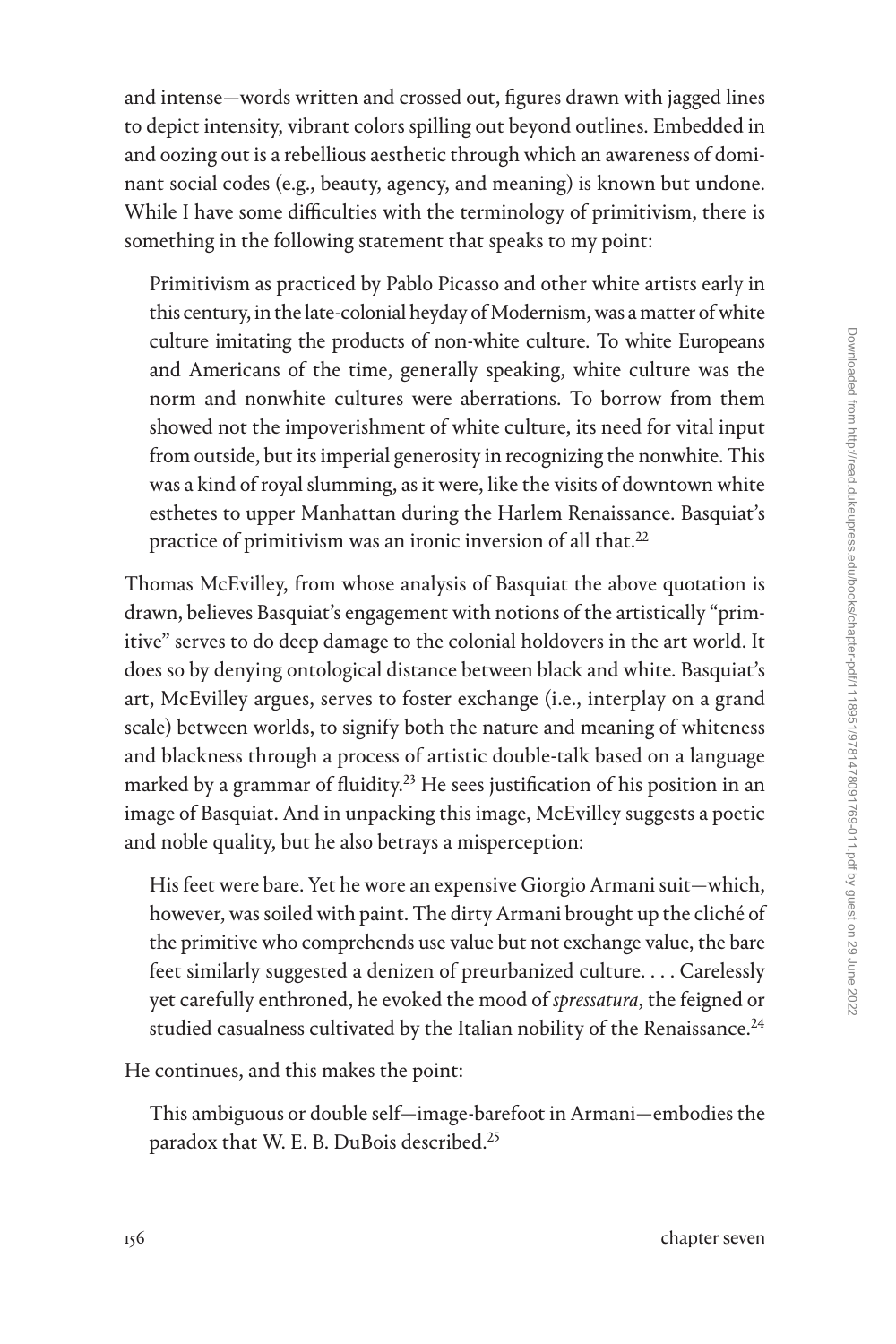I think McEvilley's stance is both existentially and ontologically naive in that it fails to grasp the troubled and troubling nature of what W. E. B. Du Bois understood of twoness or double consciousness. McEvilley assumes falsely that one can artistically toy with twoness without suffering long-term consequences; this assumes that the discourse of power and be*ing* is rearranged and modified artistically without effect for those promoting the effort. He seems to believe one can step outside this twoness and describe, revise, and play with it. However, the demons haunting Basquiat—struggles with identity and meaning as artist and as blackened naming-thing who names while also being named for the benefit of collectors—would suggest otherwise. His struggle with the notion and attainment of fame speak to the damaging consequence of twoness within the art world, a doubling that both exposes and seeks to hide the power of naming. Basquiat is aware, deeply lucid regarding this process but without the ability to break free, so to speak. He is no longer a tagger working outside the recognized art world; now he is captured by the gallery space as a type of confinement despite his wild life as an attempt to live beyond that space.

I argue a different read of Basquiat, one that is not as postmodern in that it does not reject the naming-thing as it names. Instead, it simply troubles the ability to know or hold the naming-thing even within the context of artistic production. Basquiat questions the West; on this point I agree with McEvilley. However, he does so from within the West—hopelessly tied to the West—loving and hating that binding together, and speaking this love/hate using the tools given him by the Western art world. As Michael Harris remarks, "Like the hip-hop expression he emerged from, Basquiat sampled fragments from a variety of sources, and his own identity suggested hybridity with its roots in Puerto Rico, Haiti, and lived middle-class experience in Brooklyn.["26](#page--1-0) Perhaps there is something of negritude or Haiti's indigenist in Basquiat's work—an effort to reconstitute blackness and bodied blackness for racialized naming-things as a rejection of the tragedy of modernism's proclamation of the primitive filtered, of course, through the pulse and texture of hip-hop culture.<sup>27</sup> In this regard, hip-hop serves as a type of signification—an exposing and manipulation of social practices and codes through a poetic turn, and by poetic I mean the destruction of signs and symbols so as to free them to make alternate claims. This effort to tame if not dismantle racism-laced primitivism and its kin does not begin with Basquiat—such a qualification should not be necessary—but there are ways in which Basquiat's cultural ontology, combined with his hip-hop posture,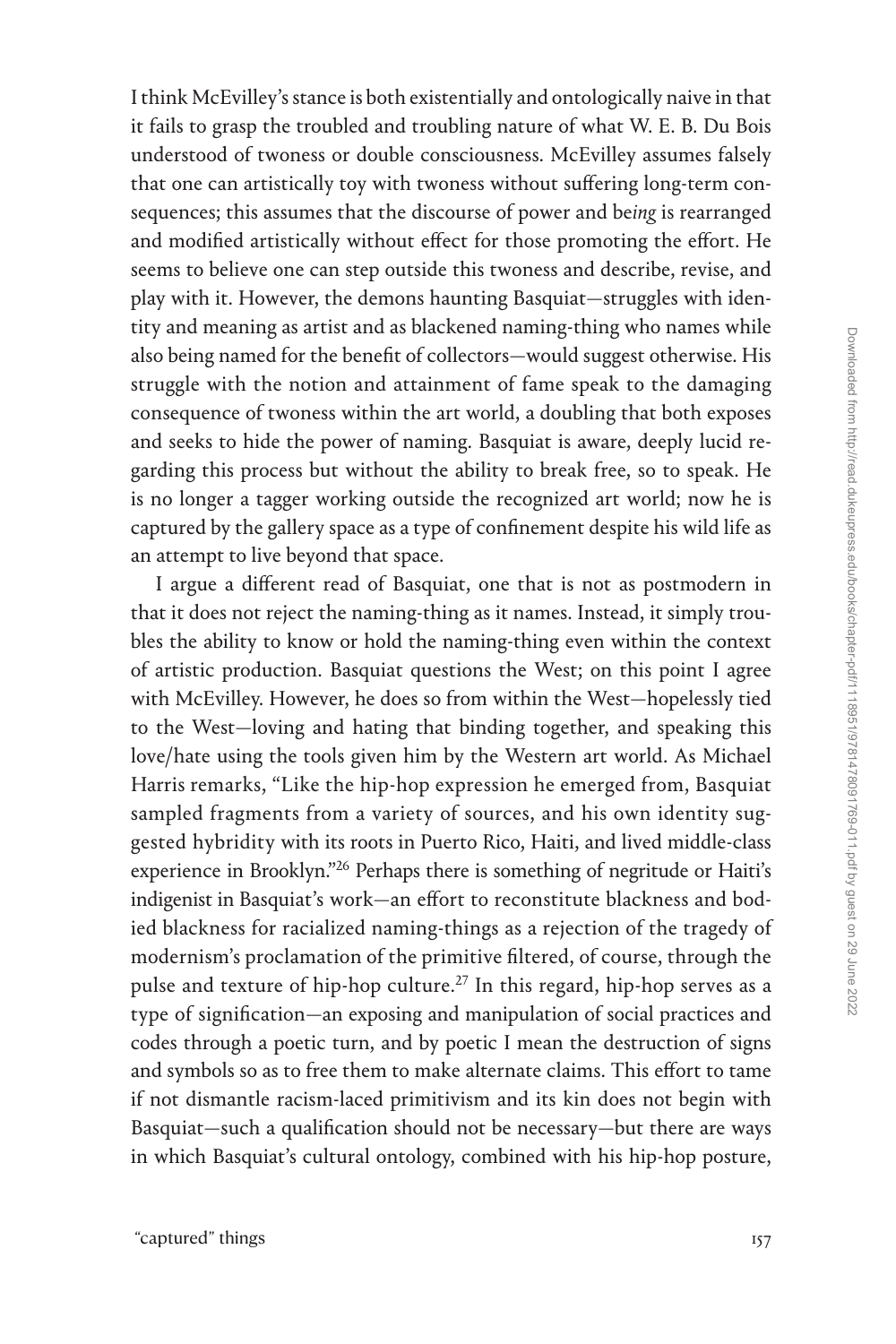provide a rather interesting dimension of this challenge to modernism. Is his alleged primitive aesthetic *their* primitive?

In some ways, it might be said that I am attempting to trace a particular line of coding through artistic production involving the African American artist signifying blackness, signifying the question above, and doing this through a re-presentation of the bodied naming-thing exposed. More to the point, with Basquiat one gets a graphic example of an effort to re/constitute the naming-thing as an act of art-based rebellion. But he does so not through an effort to jettison the discomforts of life that seek to reify the blackened naming-thing as idea. This effort is apparent in the work of figures such as Henry Ossawa Tanner with his *The Banjo Lesson*, through which he seeks to give visual representation to the affective quality of the narrative (written) tradition whereby black life is reconstituted as mimetic. Instead, with Basquiat, one gets a visual representation of subjectivity much more akin to the writing of the embodied black body offered by figures such as Lorraine Hansberry[.28](#page--1-0) In Hansberry's writing, subjectivity does not involve fixity, by which I mean a sense of being associated with full distinction from other things; rather, a sense of self is determined through connections forged over against social forces seeking to pull things apart.

One has to be able to see and read in order to unpack Basquiat's work. By this I do not mean the ability to decipher letters and arrange them into words that signify certain actions or ideas. Instead, I mean having a sense of the sociohistorical, political, and economic interplay informing his struggles—to understand the implications of the age of crack on perceptions of life and death for racialized naming-things—as well as the power dynamics informing interaction. And I mean the ability to gather in the hidden, to decode the various signs and symbols embedded within signs and symbols; this requires a hip-hop sensibility to the extent coded and artistically arranged messages are the hallmark of graffiti. This style of expression is the effort of despised naming-things to maintain their ability to name despite circumstances. So from tagging through which names of namingthings are embedded in designs, to complex portraits that are layered with multiple stories and meanings, hip-hop culture's artistic language exposes as much as it hides. Mindful of this function, it is important to keep in mind that Basquiat's identity, his presence in the world of visual language, is first tied to graffiti: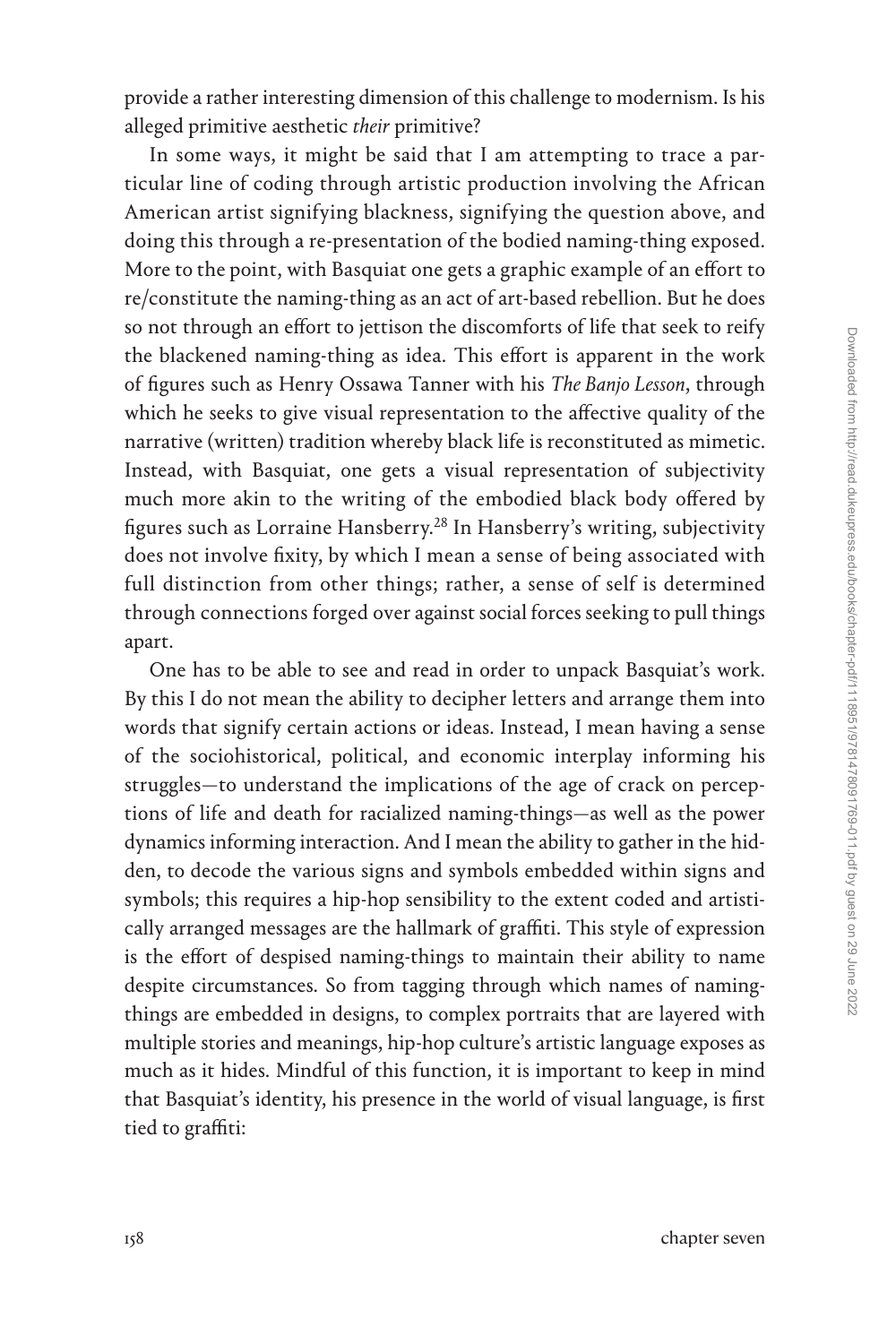| <b>HENRY GELDZAHLER</b> | Did you work in the streets and subways                                    |
|-------------------------|----------------------------------------------------------------------------|
|                         | because you didn't have materials or                                       |
|                         | because you wanted to communicate?                                         |
|                         | JEAN-MICHEL BASQUIAT I wanted to build up a name for myself. <sup>29</sup> |

There are ways in which painting, the act of creating visual representations, speaks to the rhythm of his life—the performance of interplay as he understood it. He touches things, bringing them into his realm of expression, and in the process these things impact him and serve to shift his sensibilities so that the idea depicted in the work is dependent as much on thing-things as on Basquiat as the naming-thing. And to remove or reposition any of the thing-things produces consequential changes to the depiction and, by extension, response to the visual. Creativity, or creation, in this way is dynamic and multidirectional. Artistic expression chronicles or maps his movement through the world, not disconnected from his bodied experience of the world but rather as static moments within that larger arena of engagement.

| <b>HENRY GELDZAHLER</b> | Do you feel a hectic need to get a lot of                       |
|-------------------------|-----------------------------------------------------------------|
|                         | work done?                                                      |
|                         | JEAN-MICHEL BASQUIAT No. I just don't know what else to do with |
|                         | myself. <sup>30</sup>                                           |

Life is layered for him, and this is represented in the layered quality of his work. (More interested in sells than finished work, dealers often moved his canvases before he was done.)

In some instances, there is a minimal quality, a way in which Basquiat seeks to more directly capture the tone and "feeling" of bodied thought and movement—with less paint the more direct the idea expressed with fewer filters. In these cases, there is a type of starkness that amplifies the circumstances he addresses—less to distract the viewer, less to "cover" the fundamental interactions.

## Connection Two: Basquiat and the Signifying of Aesthetics

There is a picture of Basquiat in his New York City studio dated 1987.<sup>31</sup> Like images from an earlier period (e.g., pictures of artists taken by Man Ray), Basquiat is situated next to his art supplies—brushes, paints—as well as an African statue and African drums. Things are layered upon things, situated next to other things—all playing off each other and, in this way, offering a mosaic of motion and entanglement that casts these things as more than functional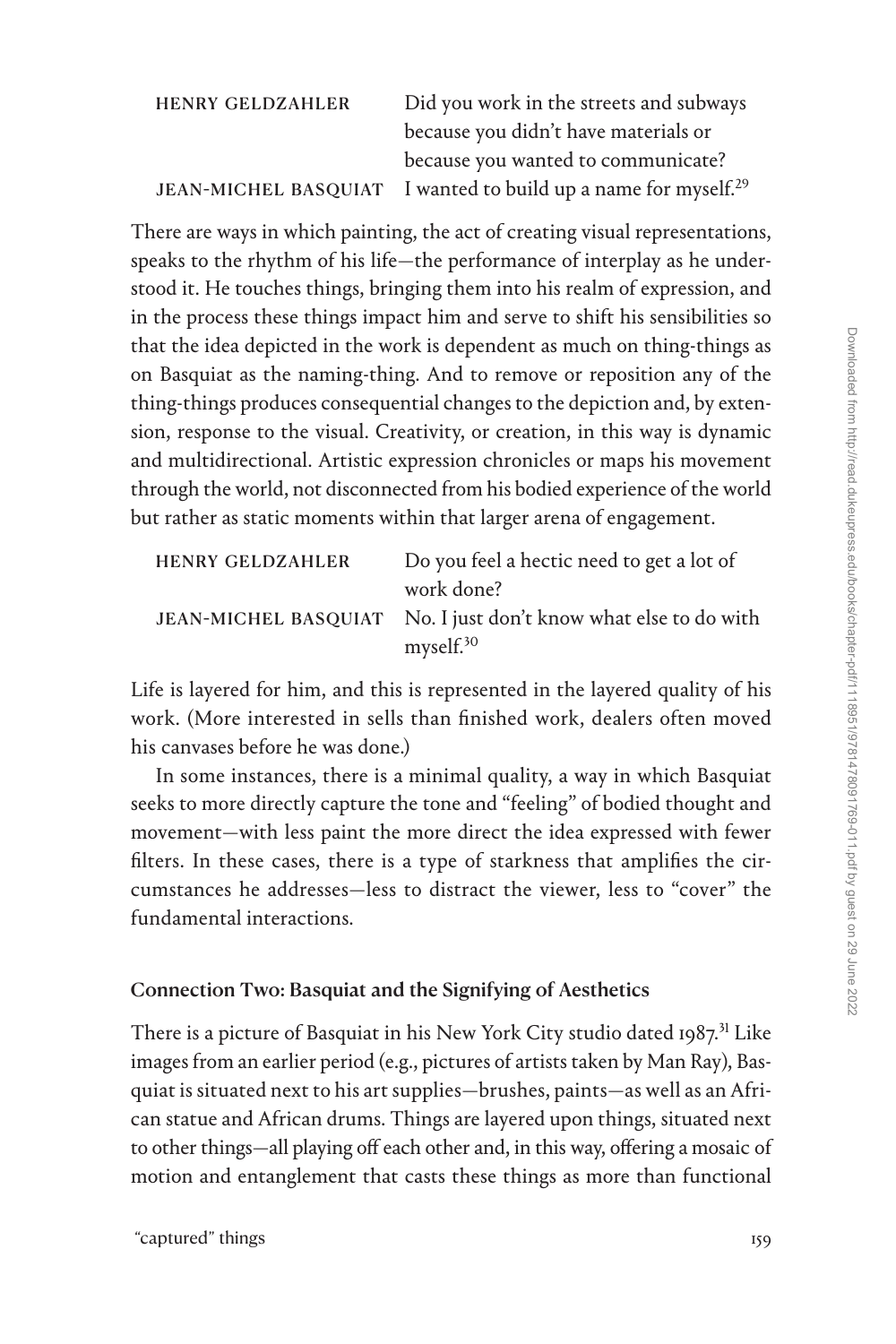but also representational. In contrast to containers full of paintbrushes used to depict without themselves representing, as well as containers of paints with the same limitation (presenting without representing), there is an African carved figure and drums, which serve to both embody and communicate a range of meanings. Perhaps these last items speak to a sense of cultural code and historical origin, or inspiration, as they entail things that point beyond themselves both backward (e.g., the ancestors and the ability to call to them) and forward (e.g., ongoing generations of descendants within contemporary contexts). Both are of a firm substance—wood—carved so as to speak particular significance. But there is also fluidity to them in that their importance spills out through contact with other things—thoughts of eyes that have taken in these images, hands that have beaten the drum, and ears that have soaked in the sound. The naming-thing breaks free from it at points, but not fully. Basquiat, the naming-thing, is distinguishable from the thing-things around him, yet he cannot be fully understood apart from them and the work they do. There is Basquiat, who situates both things by positioning himself in relation to them, while also over against them. His flesh and the wood are physically different, yet they are things in relationship—speaking something of a common history and geography of engagement with the West. Both those wooden things and Basquiat (a naming-thing) are touched by gallery space, and in a certain way are defined by that encounter. The social meaning of the gallery as Western framing for containment is further represented by the sweater and tie worn. But the tie seems not fully tied, and the sweater is ripped around the shoulder, and Basquiat's hair defies Western standards of beauty. A stylistic limitation on the artist—in the form of a Western clothing aesthetic and grooming—cannot confine and cannot define the blackened naming-thing. Instead, this aesthetic as a boundary is exposed and negotiated. That is to say, while Basquiat's reshaping of clothing points to a type of fluidity, a form of boundary compromised, it does not wipe out boundaries and does not make openness complete and sustained. Both boundaries and openness are exposed for their limitations. The surroundings are chaotic, nothing seems arranged, and the points of contact appear random; but Basquiat's face is calm—his look fixed and without emotion. Nonetheless, what is telling is not so much these items or the look on Basquiat's face; rather, it is the wooden cut-out of a gun he holds to his head. This effort to fix him, to truncate interplay, threatens to end him by simplifying his occupation of time and space—to kill and render docile Basquiat as a naming-thing and by extension other racialized naming-things like him.<sup>32</sup>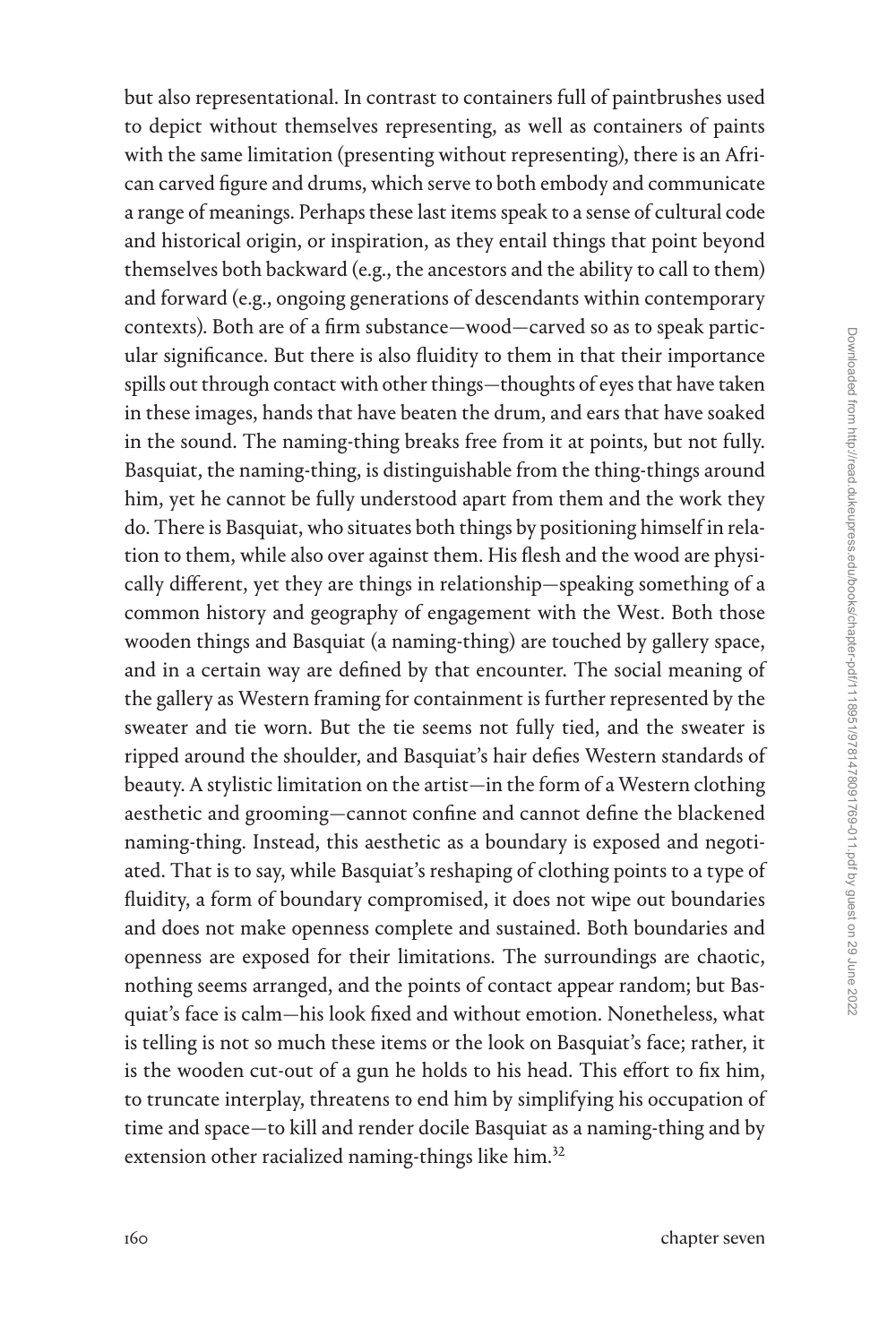One might argue that the presence of African things spoke for white artists and white patrons of the arts to a certain critique of modernism, an embrace of the exotic related to the nature and meaning of the embodied West. But for Basquiat, the image is more demanding and less romanticized. For the artist, the presence of these items reflects both creativity and an effort to confine the significance of the racialized other. On one hand, these things speak to an African aesthetic, an African framing of the world in ways meant to represent themselves in the world. Yet the ability to handle these items, to rearrange them, to transport them (as Africans were transported) suggests a certain reduction of meaning shaped by the pleasure of those manipulating the items. The pulling of this blackness out of him, placing it beside his body for visual consumption and artistic use, does damage.

This image of Basquiat offers a different take on blackness and an African aesthetic within artistic production. It affords another and less pacifying look at identity formation when race cannot be ignored and when it pushes the dilemma of existence to the forefront. There is something political about much of his work, both as an overt discourse on the history of human engagement and also as the mandatory rhythm of life as a blackened namingthing within racialized society. Put differently, much of Basquiat's work defies easy engagement; it pushes the viewer to confront a type of creative chaos that envisions something both familiar and foreign. The presentation of familiar items such as pieces of wood, connected by common words drawn using standard things like paint and pencils, confirms a common sensibility; but then they are layered and overlapped, put in contact, in a manner that pulls them beyond what the viewer understood as first "use" and instead calls attention to new possibilities when things affect things. There is ruggedness to Basquiat's work (e.g., words written in what appears a haphazard manner, and colors spilling outside the drawn lines) by means of which he presents interaction between things as frenetic.

Particular forms of artistic production—and I would include this fascination with an African aesthetic or the artistic appeal of "blackness"—were meant to enliven, to maintain the meaning of embodied and thought life over against its draining away. In other words, it was intended to end porousness. But the late twentieth century removed some of the allure and prevented some of the optimism. Postmodernism did damage to assumptions of inevitable progress. This raises a question, one borrowed and placed in a different context, that I believe the work of Basquiat seeks to answer. "What," writes Peter Halley, "could fill the role once served by art as vanquisher of death,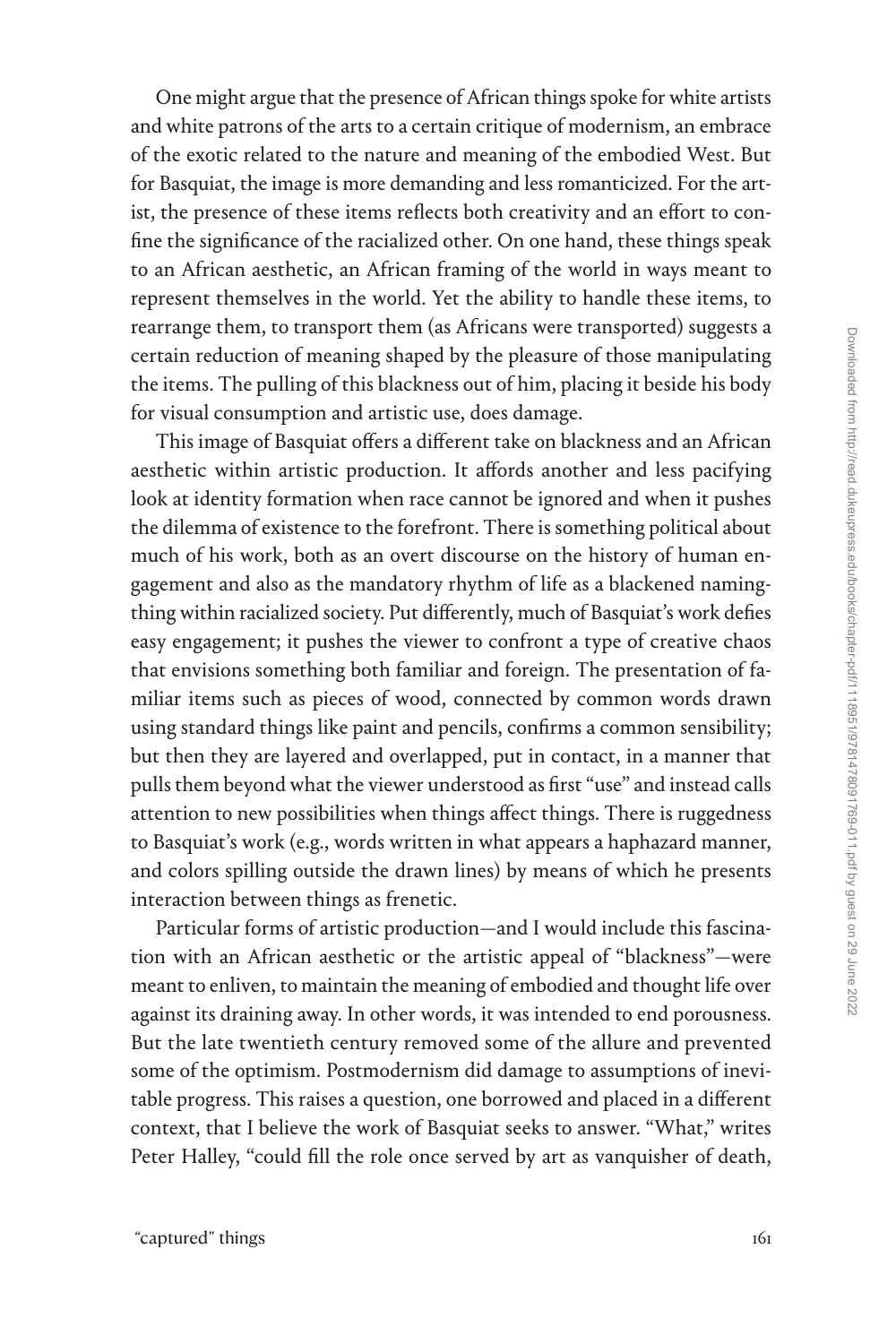as beacon in the void?"[33](#page--1-0) What is to be made of art as symbol of openness in a context marked by a push for closure—a commitment to exposure over against social-coding privileging boundaries?

In certain ways, the presentation of skeletal figures, innards exposed, speaks to life closer to the core and life as structures of interplay based on openness.[34](#page--1-0) One might argue that it is a push to more fundamental circumstances based on the removal of easily recognized sociocultural codes and constructions. Henry David Thoreau, for instance, also recognized the significance of life close to its inner core, but for him this is where it is sweetest. For Basquiat, such comfort is not possible. There is no transcendentalism in Basquiat, just the existential angst of the rebel open to the world.<sup>[35](#page--1-0)</sup>

| <b>HENRY GELDZAHLER</b>                           | Is there anger in your work now?                             |
|---------------------------------------------------|--------------------------------------------------------------|
| JEAN-MICHEL BASQUIAT It's about 80 percent anger. |                                                              |
| <b>HENRY GELDZAHLER</b>                           | But there's also humor.                                      |
|                                                   | JEAN-MICHEL BASQUIAT People laugh when you fall on your ass. |
|                                                   | What's humor? <sup>36</sup>                                  |

Near the core, with layers of imposed sociocultural codes stripped away, is where life is intense and graphic but also unstable and macabre. There is only a basic design that is both firm (bone) but fluid (a frenzied "something" explodes from the skeletal figures). Related to this, consider the skull images presented in works such as Basquiat's *Untitled* (1982).[37](#page--1-0)

Art critic Jonathan Jones captures something of the skull's energy, the inability to contain through traditional means of denoting space configured for example, outlines—but also the manner in which the frenetic energy in this painting says something about the condition of certain naming-things within the sociopolitical world of the United States: "Like the work of another heroin user, William Burroughs, his art, with its feeling of being cut and hacked into the canvas rather than daubed, its electric sense of pain in every nerve, shows everyone what's really in their lunch. He serves up American history with all the worms crawling out of it. This painting of a skull is not just about his own morbidity—it's about being killed by America."[38](#page--1-0) There is intensity in the eyes of this skull—piercing white dots concentrated on what it views and pulling on the viewer at the same time. The eyes are focused, unlike the wildness marking the rest of the skull. Yet they look to the side, away from the viewer who approaches it head-on. The gaze seems directed at the mass of white paint blurred with shades of pink (and penetrated by a small arrangement of stripes of color emerging from it) along the far side closest to the skull. The skull is distinct from the white mass but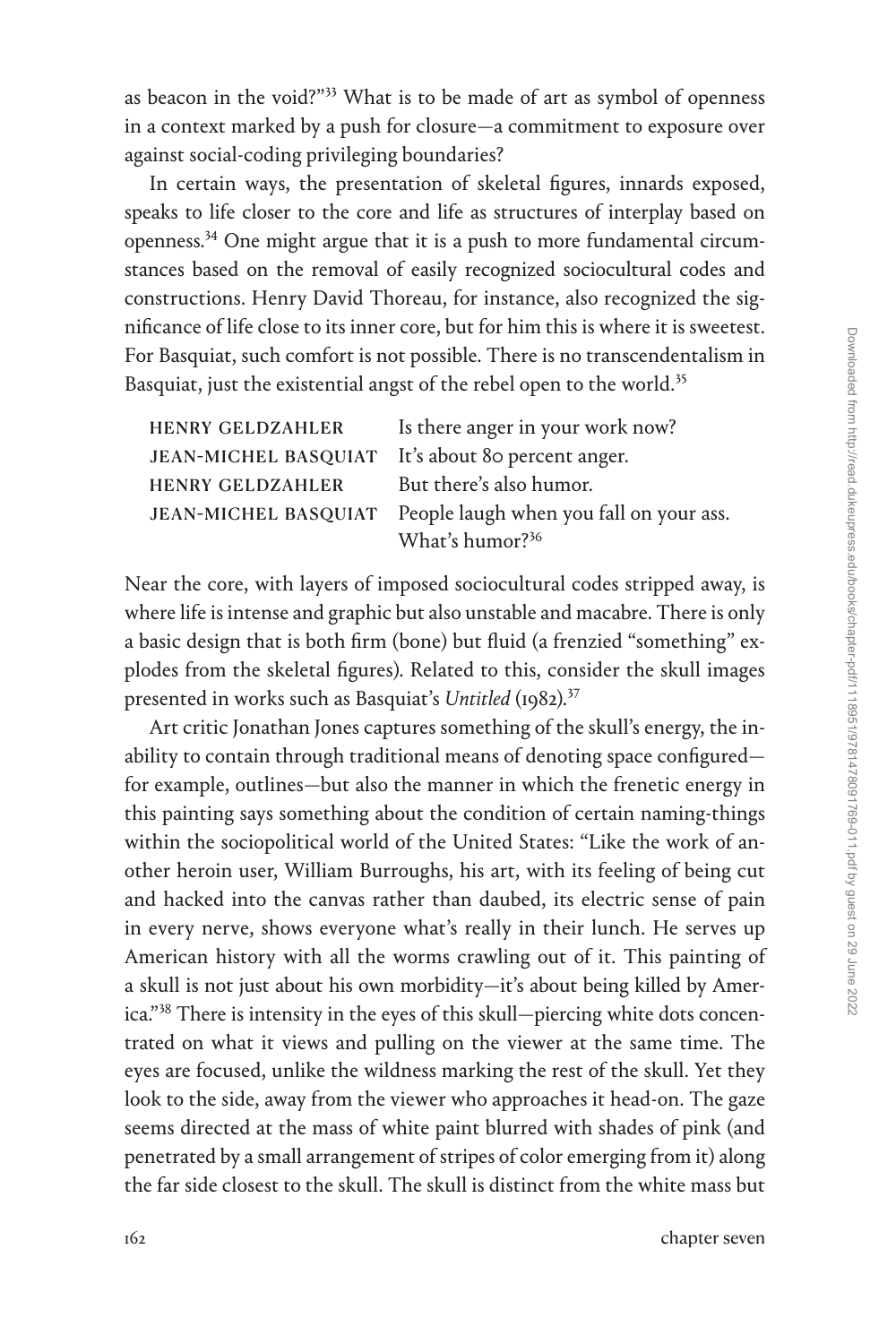connected by an arrangement of thin white lines running from the top of the mass of white to the side of the skull, close to one of the piercing eyes. The two are distinct things, yet connected, engaged, attached by thick white lines that seek to blot out letters (perhaps words) and other markings. There is a roughness but also carefulness in this marking of white over words that does not fully cover a black undercoat suggesting interaction that shifts and changes perception. There is a single and thin black line farther down the image that rests on, but also serves as, a point of connection. This pulsating connection makes for difficult concentration because there is too much activity requiring movement and new thinking. Things, as Basquiat demonstrates, are not distinct in a fixed manner; they interact in both bold and refined ways. Things—whether they be acrylic paint and oil paint, or black and white naming-things—impinge upon each other often in a chaotic fashion that exposes as much as it hides.

The black lines that produce something of an outline for the skull compete and win against the white markings that also try to give some shape to this head, offering some type of framework or border that makes evident the nature of this thing. The skull is an open thing—both defining and being defined by the background. On top of the skull are markings, something resembling a game of tic-tac-toe, providing a calming effect in that the game requires some thought, a stoppage of action long enough to plan and plot moves. Yet this state of reason does not penetrate the skull and so ultimately does not distract from the graphic rage emanating from the skull. In fact, the game might just reflect language games; the relationship between marks that we "read" as words with set meanings is jumbled and manipulated. As Richard Marshall reflects, "To Basquiat the meaning of a word was not necessarily relevant to its usage because he employed words as abstract objects that can be seen as configurations of straight and curved lines that come together to form a visual pattern. The visual and graphic impact of printed letters was sufficient enough to stand alone as an artistic expression."<sup>39</sup> The mouth is open and crowded with marks and colors as if it is about to spew out a verbal dimension of the skull's rage. But the mouth is disassociated from the markings—the words are not clear; they are not fully expressive in a traditional sense. Rather, the chaotic interaction is expressive—with aggressive and "free" lines.

Basquiat paints and draws skulls that have a hint of the African mask. But whereas advocates of primitivism capturing an African aesthetic for the sake of a revitalized West seek to pacify the African mask, Basquiat invests these skulls with wild energy that cannot be tamed. The colors are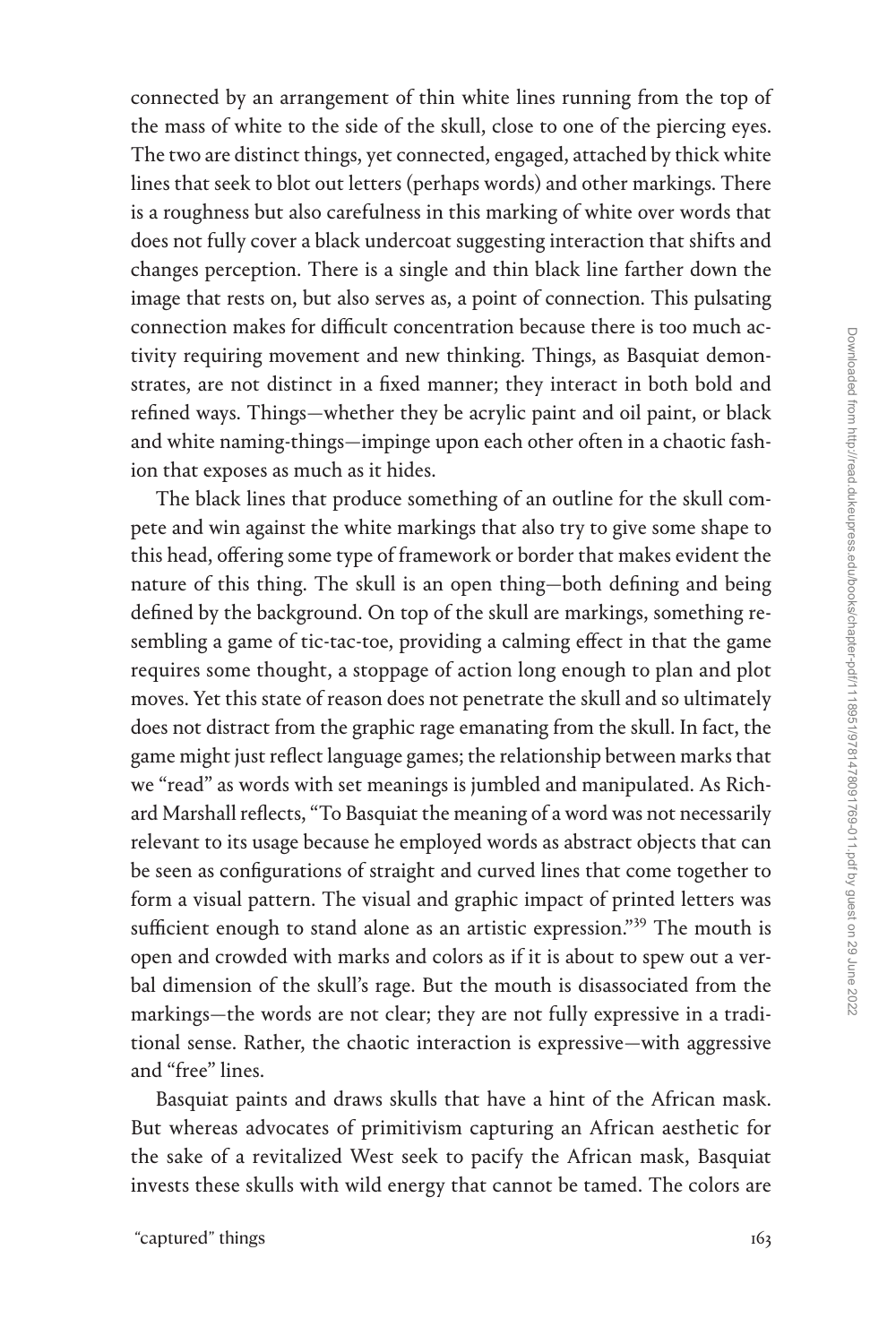vibrant, pulsing outside any lines that might serve as boundaries. These skulls have a piercing look that renders the viewer uncomfortable and controlled by the skull. The energy that earlier white artists sought to take away from the African aesthetic as represented, say, by the mask-thing in order to make them tame is reinscribed by Basquiat through his presentation of skull-things. He, and this is also reflected in the urgency of his painting, assumed the tragicomic nature of life, as did characters such as Cross Damon and Bigger Thomas from the work of writer Richard Wright.<sup>40</sup> Basquiat, then, was to the visual arts what Richard Wright was to literature—both maintained a sense of realism, if not absurdist moralism. Both worked from an understanding of the consequences involved in claiming time and space, while recognizing that racial dynamics always inform and shape these decisions made and the content of our life stories.

With Man Ray, for example, the mask is subdued, becoming the thing dominated by the photographer and the white naming-thing holding it.<sup>41</sup> There was an effort to remove the tragic to the extent that it served as a reminder of modernity's failures. Yet with Basquiat this is not possible: only a comparably wild energy can maintain contact with this passion, angst, and discomfort that is the *Untitled* (1982) skull.<sup>42</sup>

#### *Interplay*.

As wild as he sought to be in thought and action, there are still ways in which Basquiat reflected earlier, modern sensibilities: How could this not be the case considering the influence of figures such as Picasso on his painting? He drew inspiration and ideas from what he labeled the "masters" as well as from other sources of identity discourse that shape our understanding of our embodiment as naming-things. Still, as a racialized naming-thing, he projected them through the turmoil and pleasures of blackened embodiment and folded them upon themselves through a rhythm he associated with the irreverent creativity of jazz.

Basquiat consumed culture—history books, anatomy books, other artists, guide books, and so on—that are symbolic of the constructions of the West and that worried the consumers of African aesthetics.

| <b>HENRY GELDZAHLER</b> | I like the drawing that are just lists of      |
|-------------------------|------------------------------------------------|
|                         | things.                                        |
| JEAN-MICHEL BASQUIAT    | I was making one in an airplane once. I        |
|                         | was copying some stuff out of a Roman          |
|                         | sculpture book. This lady said, "Oh, what      |
|                         | are you studying." I said, "It's a drawing."43 |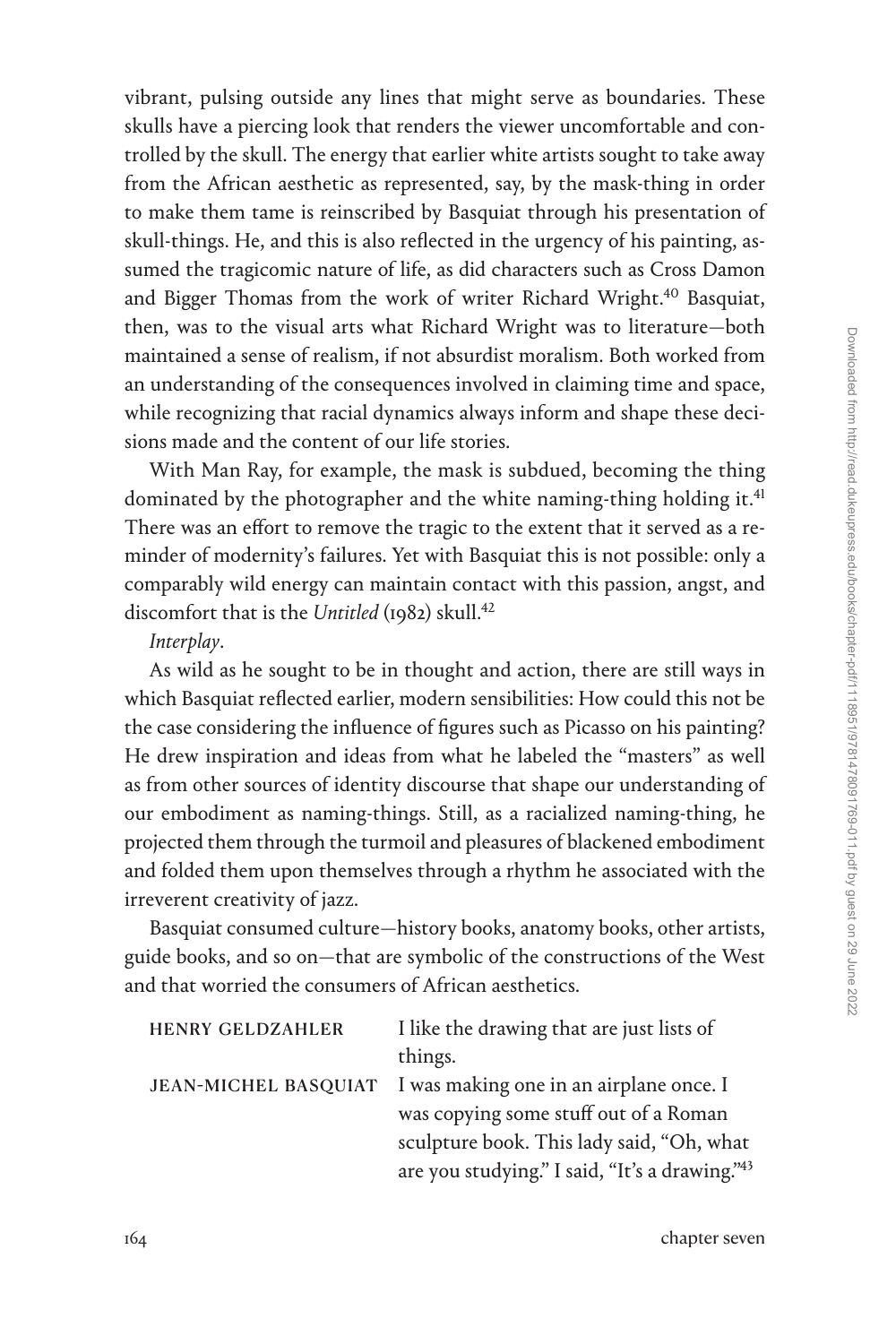He consumed this culture (its dread and possibilities), signified it, and produced an alternate perception of the bodied naming-thing made black. In this regard, he is both scapegoat and conjurer, with the signified and signifier revolving around the category of race as antimeaning. He is both namingthing involved in a process of naming but, because he consumes the culture, through his art he is also transformed. Others promoted the ordinariness of life but in ways that rendered them extraordinary, markers of something more significant and penetrating behind, underneath, and through the thing—the yearning for grandeur. Basquiat breaks through this, allowing the ordinary to shift locations but remain simply mundane. Take, for example, his *Boxer Rebellion* (1982–1983). While it is much too layered and complex for sufficient discussion here, brief comments give some sense of his naming and use of cultural moments and codes. Framing two boxers, one throwing a punch, is an intense arrangement of words, some crossed out, or with some of the letters blackened. The words "name" boxers ("SUGAR RAY ROBINSON"), body parts (e.g., "ELBOW"), another form of "boxing" (the "CHINESE BOXER REBELLION"), scientific exchanges (i.e., "TECHNOLOGY"), the language of capitalism ("PER CAPITA"), a segment of the creation account from the Hebrew Bible's book of Genesis, beginning with "And the earth was formless . . .["44](#page--1-0) Not all of these markings are in English, as there are words drawn using what appears to be Mandarin in connection to the Chinese Boxer Rebellion. There is also Japanese employed, although the word *Japan* is crossed out (but still visible). These words, drawn from a range of cultural contexts, are distinguished and distinctive to some degree, but mindful of Richard Marshall's observation, there are ways in which Basquiat pulls words from their traditional meanings and makes them speak a different social sensibility. That is to say, the words as things are positioned to interact differently—to suggest a different range of concerns and possibilities by means of which he exposes the conditions of collective life. Cultures collapse onto each other as they collide vis-à-vis language. On some level they are bounded languages couched within a larger pattern of cultural coded systems meant to keep them intact and "uncontaminated," yet such efforts at safeguarding things are futile. Basquiat, as a naming-thing, claims use of these linguistic codes for his own purposes; they express and explain alternate realities. This is not restricted to codes understood as expressing more secular modes of interaction; the biblical text becomes a thing penetrated, a different set of concerns that grants those theological-religious linguistic sensibilities no more space than their secular rivals. The anti-Christian intent of the Chinese Boxer Rebellion is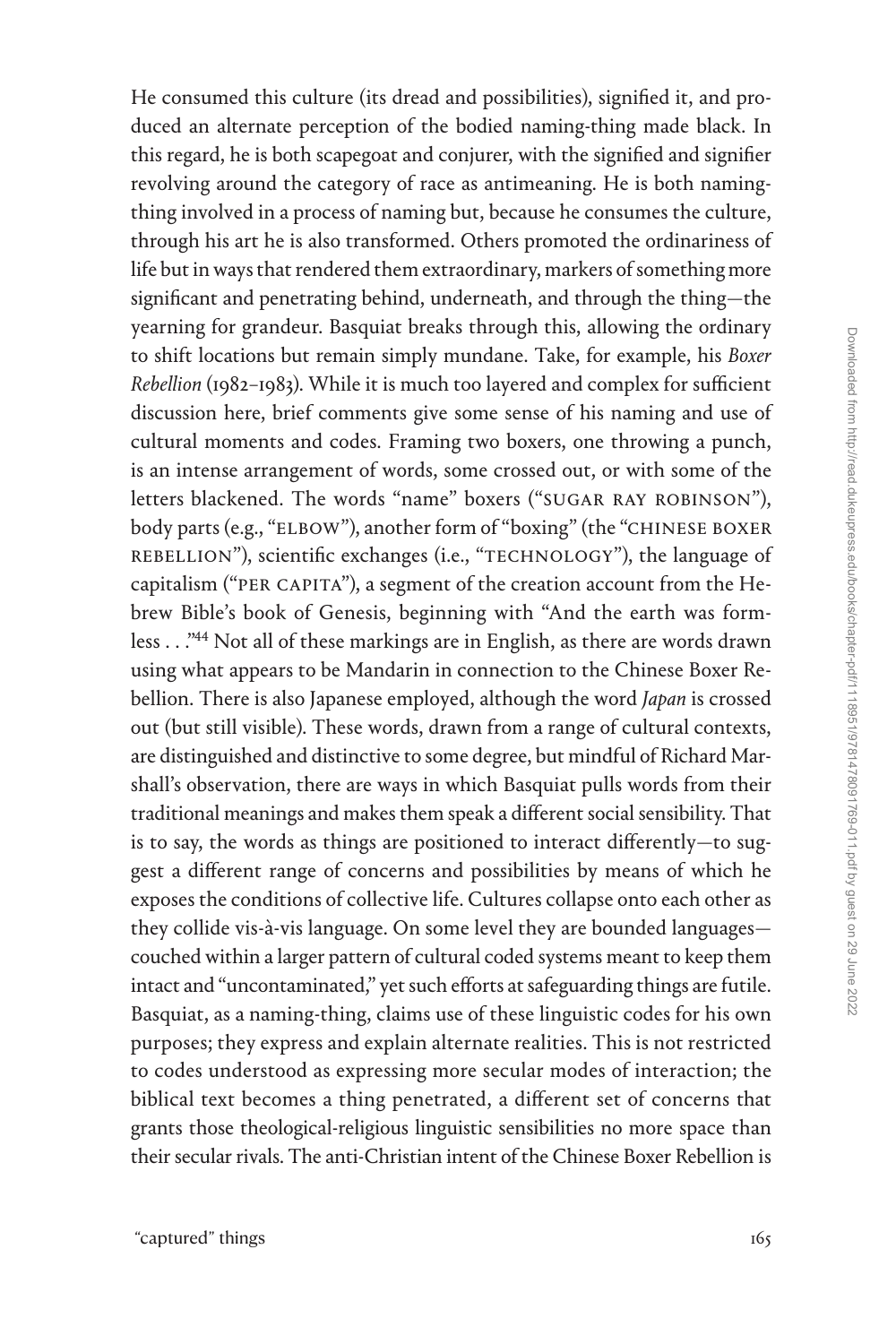read with and against the biblical text—one thing (one worldview) is brought into exchange with another (Judeo-Christian sensibilities).

Basquiat merged the visual image and the written text, positioning both with respect to bodies. In this way, he brought into play, challenged, and affirmed the tools of discourse in ways meant to disrupt their unity by changing their content and target. In light of the way power functions even within the realm of cultural aesthetics, Basquiat was consumed in spite of his best efforts to signify and deconstruct.

Significance is not found in the transformation of the ordinary into something else; rather, it is lodged in the ordinary as it is—defiant, boundary questioning, and also docile and proscriptive. In a word, things have significance, impactfulness, as things. From my perspective, this is particularly true with respect to Basquiat's first phase—pieces not easily divested of their intensity are not easily rendered neutral and accessible. The question is this: How are you prepared to view the work of art with respect to the im-pact of aesthetics on the picture and content of bodied and thought life?<sup>[45](#page--1-0)</sup> What are the ways in which things collide, inform, and shift each other? Art and the viewer are in relationship.

Like others would do after him, Basquiat calls "attention to slippery relationships between revelation and concealment, visibility and invisibility, and presence and absence." In the process there is an act of subversion, "trick and play with audience expectations to challenge tendencies toward objectifying black female and male bodies." Again like others after him, he takes "the juxtaposition of text and image of earlier artists even further to invert power dynamics and foreground the relationship between black bodies and erasure.["46](#page--1-0) The sealant of race is ever present, and not even his acceptance in the art world could prevent the impact of racism on his sense of open self as a naming-thing and his sense of belonging to the process of interplay. This, at least in part, accounts for the intensity of his images—the energy of the skulls and the bodies drawn inside out.

Lodged in his paintings over the nine years of his career is a public/private wrestling with embodiment in a troubled world, where identity is unstable, and all has something to do with economics and politics cast within the language of culture. Regarding this, Basquiat, according to Robert Farris Thompson, forced an aesthetic confrontation with the felt nature of urban life. "His," Thompson writes, "is a quest for a sharper, ecumenical assessment of the troubling—yet promising—configurations of our urban destiny and predicament."<sup>47</sup> There is a thickness to this process: Basquiat's work added to the destruction of artistic sensibilities by also critiquing the racial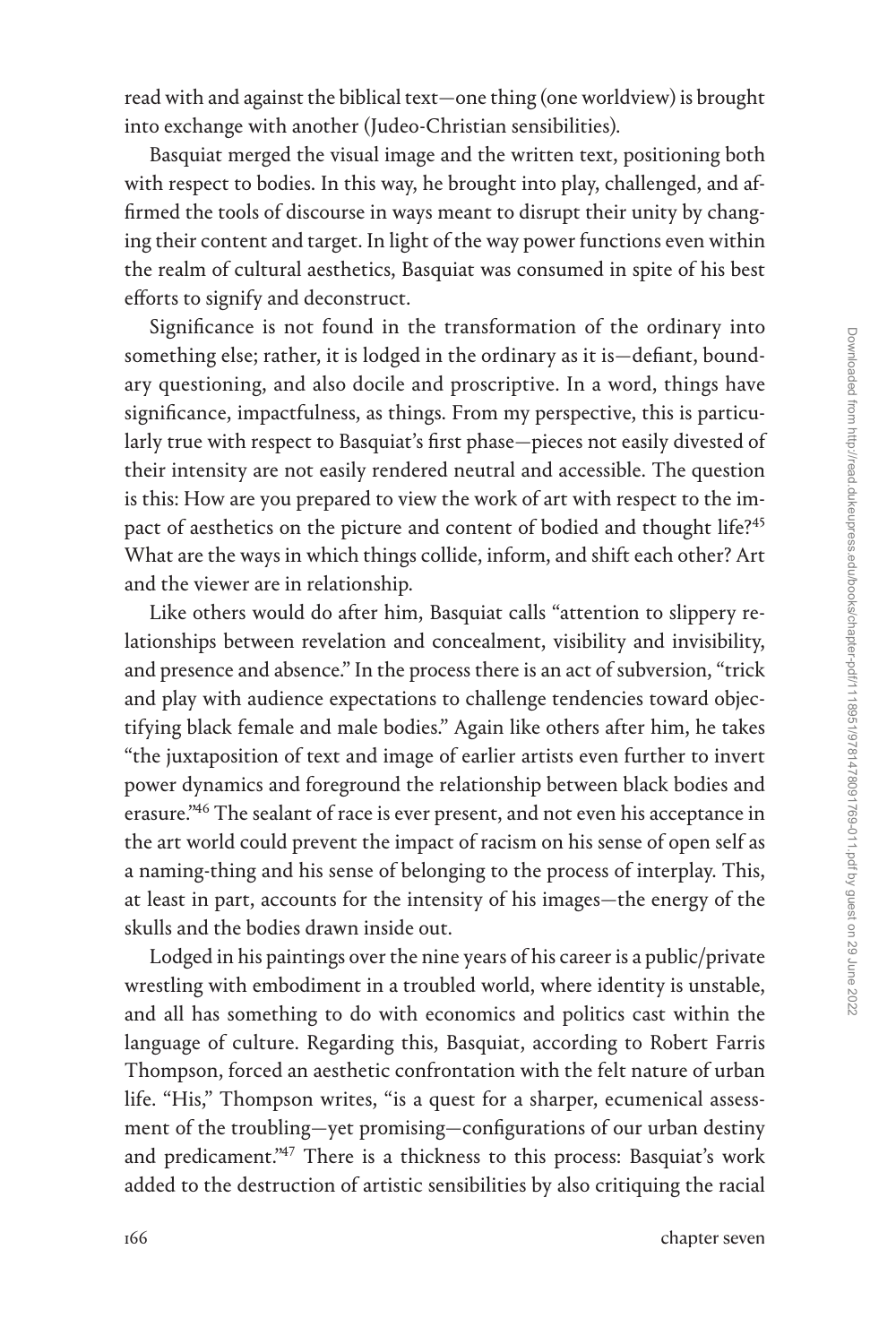assumptions embedded in both artistic production and the spaces housing this art.

He ripped apart the assumptions of how and what one knows about the nature of interplay between things through the unmasking of blackness as subtext—bodied things inside out, things as both text and context. It had been the case earlier in the twentieth century that Western artists found blackness—particularly Africanness—appealing, but they wanted it sanitized, comforting and comfortable. Basquiat's work signified such safeness, but in an ironic twist he fed off this voyeuristic desire, and the effort to mold his life accordingly was deadly. Perhaps he sought, as Thompson remarked, to achieve a type of existential and ontological wholeness through his work, an identity in opposition to Western desire to rip apart and consume blackness—if quarantining off blackened naming-things for isolated engagement and use could not be managed.<sup>48</sup>

He pulls the bodied naming-thing apart to uncover and discover anew its openness, and in this way he seeks to speak differently the nature of the culturally arranged naming-thing as unfixed and unfinished. In the process, Basquiat does not discount the significance of the "degraded" naming-thing as grotesque in that deconstruction of his own body as naming-thing (e.g., through drug use) has direct impact on what can be captured artistically. All this work, this wildness, entails contradiction—an effort to deny (and in the process reinforce through the romanticizing of the "streets") his middle-class roots. It is both the framework for the artist and the makeup of the artist in some instances. His paintings are deceptive; they are not easy to read or comfortable to feel. They require work, an unraveling of the layers in the same way identities are layered, marking life's meaning from within overlapping realms of interaction and exchange. Blackness as a container for a particular aesthetic many in the Western world considered salvific was presented as a complex signifier—both negative and positive, needed and feared. Basquiat signifies this framework, and rather than examining blackness—outside/in he conceptualizes and presents it inside/out. As Jennifer Clement records in her book *Widow Basquiat: A Love Story*, "Everything was symbolic to him. How he dressed, how he spoke, how he thought, and those with whom he associated. Everything had to be prolific or why do it and his attitude was always tongue-in-cheek. Jean was always watching himself from outside of himself and laughing.["49](#page--1-0) By so doing, he also speaks to the fractured and overlapping nature of identity—unfixed, fluid, troubled, thick. "A frequent motif in Basquiat's work—the 'see-through' man—not only responded metaphorically to this period's fascination with expose and destroying people's facades,"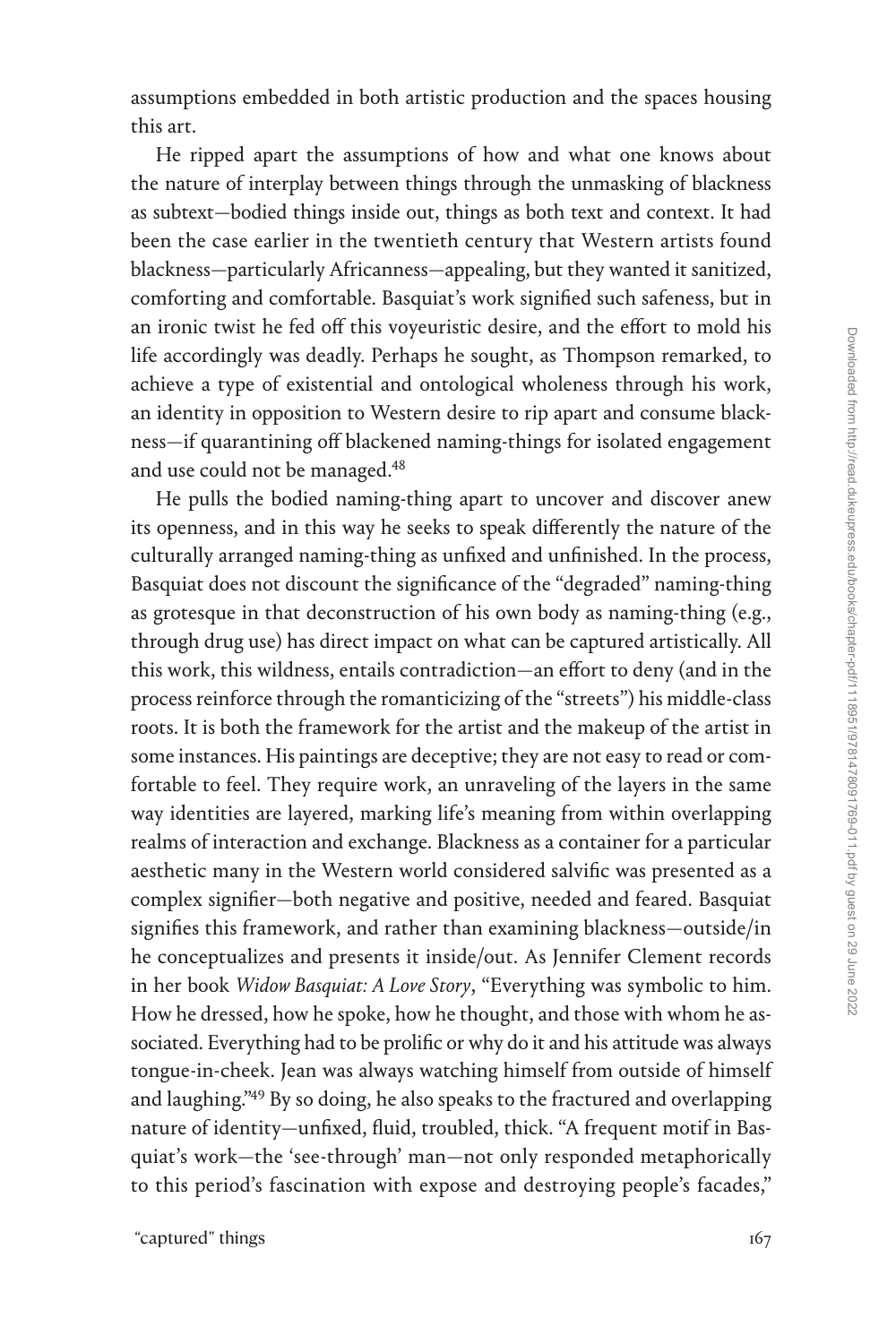writes Richard Powell, "but also spoke to the notion that anatomy had a theatrical quality that, when paired with blackness, was a radical attack on society's superficiality and deep-seated racism."<sup>50</sup> That is to say, Basquiat repositions blackened naming-things in a way that pushes against stereotypical discourses by speaking them differently in an energetic and dismissive manner—what some have called Neo-Expressionism.

Created in both his personal and aesthetic choices, "he tried to make people notice him, wake them up, by using a symbol out of context. This occurred in his paintings and in his actions."<sup>51</sup> At times Basquiat approached the Western art world and its "sacred" spaces (e.g., museums) in ways that pull at the diasporic threads of life in the Americas, and in the process shaved away the integrity of these spaces—redirecting their energy and signifying their meaning through what he as a naming-thing can do and produce. "At the museum [MoMA] Jean-Michel takes a bottle of water out of his coat and walks through the halls sprinkling the water here and there around him. 'I'd piss like a dog if I could,' he says, as they wander past paintings by Pollock, Picasso, Kline and Braque. Suzanne [his girlfriend] does not even ask what he is doing. She knows this is one of his voodoo tricks."[52](#page--1-0) There is in his response some recognition of the distinctions between himself and these other figures and the manner in which race and class shape the construction and reception of himself as a blackened naming-thing and what it produces. "But, in the end," one writer says, "the differences between Picasso and Basquiat the different relations they adopt to the ethnographic gaze leveled from the West on traditional African art, the different investments they make in the construction of their own celebrity—are more pronounced than any formal affinities in their work."[53](#page--1-0) His action in MoMA tames the impulse of the museum, removing its sanctity and in the process shifting the perception of what can take place in that space. Blackness is not on display as he moves through the halls, but instead blackness taints the space and troubles the racial profile of comfort within a race-based world. And for blacks viewing these same images, there is a different question: Is there anything of me in this? There is a bit of the tragic in this situation, as Michael Harris insightfully notes. Basquiat, Harris reflects, "had to assume a particular social position to play to the bright lights. As happened with the primitivist fascinations in France in the first three decades of the twentieth century, and those in New York, white interest in black expression came at a price for Basquiat. His works were colored by these realities, and his life was stained by them."<sup>54</sup> I believe there are ways in which Basquiat as artist is also trickster, the figure who moves between worlds, crosses ontological and existential geography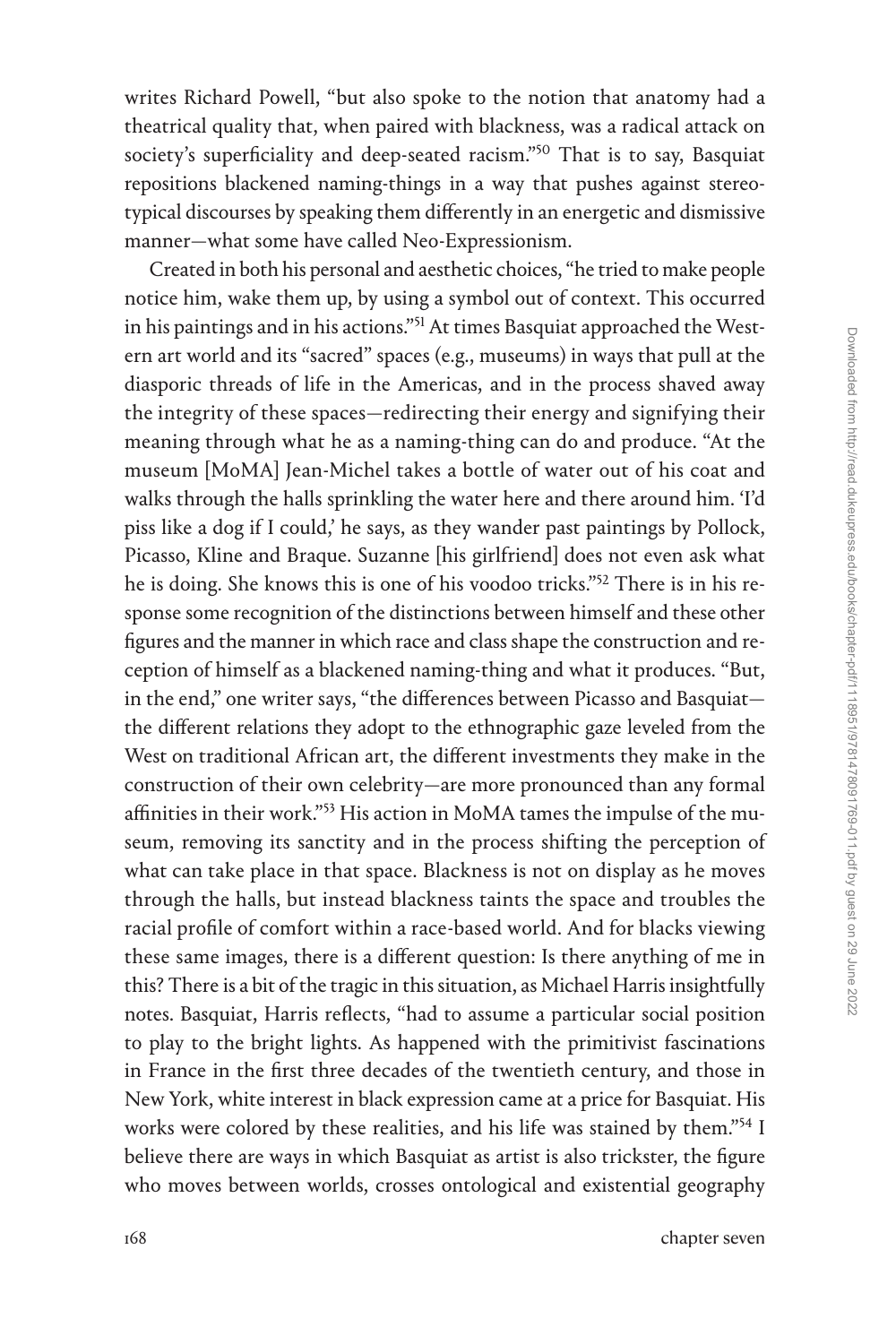and in the process allows them to open to new meanings. This involves the forcing of a different set of questions and presuppositions: What is the place of this blackness? What is the reconfiguration of meaning present? What is the materiality of identity over against efforts to fix form and solidify boundaries?

Basquiat calls on the plastic nature of interplay as alternate aesthetic and uses this to tell an existential and ontological story. He signifies the signifier and exposes the complexity (and open nature) of blackened naming-things, a thickness denied by an early appropriation by the likes of Man Ray. As many interpreters have noted, there are ways in which Basquiat seeks to critique Modernist art. The language of colonialism and otherness—with a vocabulary functioning like glue to close off and fix—is signified, shifted, and transformed through a new ownership and use against its use. Yet this process is never complete. Discourse on blackness and power accommodates the change and restores balance through embrace.

Basquiat's aesthetic, as critical as he wanted it to be, promoted a critique of Modernism, but one that the art establishment embraced: the signifier was signified. The basic conceptual paradigms were tweaked, but they persisted nonetheless: "Once the work was done, the dealers became very possessive of it, and tried to control it. Jean [Michel Basquiat] used to say, 'it's like feeding the lions. It's a bottomless pit. You can throw them meat all day long, and they're still not satisfied.'"[55](#page--1-0) What is even more telling, however, is the lament Basquiat offered on several occasions: "I wanted to be a star, not a gallery mascot."[56](#page--1-0) "Some," says Marc Miller in a 1982 interview with the artist, "saw Basquiat as some sort of primal expressionist." Basquiat responded, "Like an ape? . . . A primate?["57](#page--1-0)

Blackness was consumed, the masked thing—although less passive in construction and placement—could still be used to cover or shift the nature and meaning of aesthetics in relationship to blackness and whiteness. Basquiat sought, it seems, to alter the dynamics of artistic production in relationship to race and class and to do so from within the belly of the beast. But Michel Foucault is correct that the power we seek to fight, to own, to use, is always and everywhere. It cannot be controlled in that manner to the extent it flows in and through us, makes and unmakes us, is constructed by us. The words (and erasures) within Basquiat's paintings speak to the inevitability of discourse and its ability to shape time and space. One sees a graphic example of this in *Pegasus* (1987). From military might as represented in the British airborne forces' use of the winged horse image during World War II to popular culture references, Pegasus has marked a certain mode of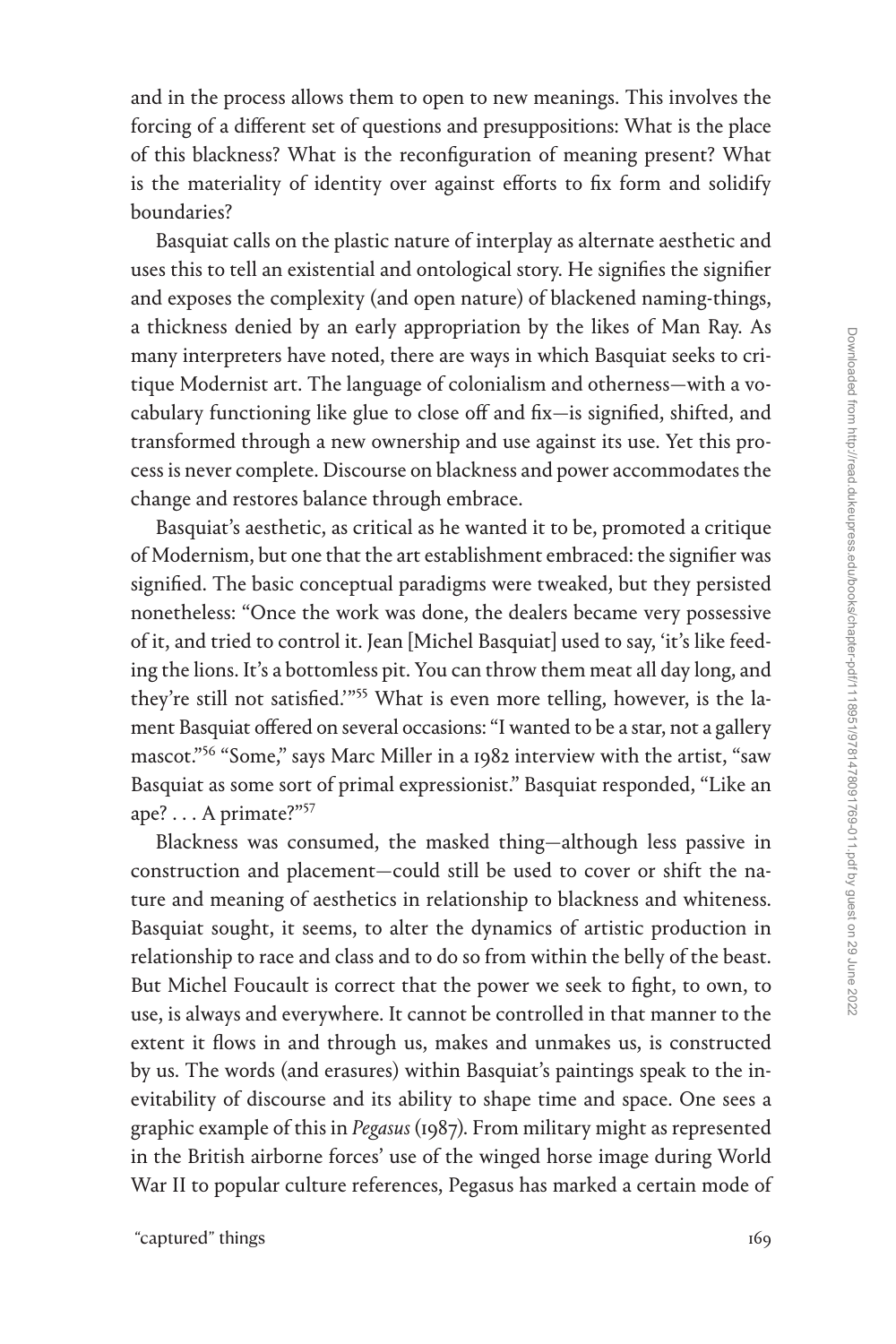might and creativity—for example, a blending of things such as a human and another animal, science and cultural codes, and desire and shortcoming. Basquiat applies the name and its cultural connotations—with perhaps a nod in the direction of the programming system bearing the name that takes in human language and produces code—to a large work consisting of an overwhelming arrangement of words, phrases, and images that provide a geography of expressed meaning. Words and symbols compete for space. They are meaningful to a degree in that they represent something if one isolates them, but they also overlap in significance to the degree that they bleed into each other, sharing space and changing meanings. Some of the words and symbols are crossed out, and in this way they are both present and absent and they stand out because of the dark and energetic strokes used to subdue them. Yet the black paint in the right corner of the large canvas poses a challenge of space and time. Are the words consuming and thereby changing space, or is the "blank" space of black paint slowly wiping out the cultural codes? In either case, there is contact between expression and a type of silence, between presence and absence, between "something" and "nothing" (both express "things"). Even during this last phase of his life, Basquiat was aware of racial-cultural dynamics related to symbolic forms. There is also something about this painting that speaks to the instability of symbols and codes of the West—their inability to fully capture and contain, to fully inscribe what they encounter.

*Gold Griot* (1984) is marked by interplay of materials—slabs of wood upon which is painted (using acrylic paint and oil stick) a figure with a large and expressive head that is more than skeletal in part because of its aggressive markings. The head is confined within a white outline, but something about the look on its face suggests the confinement is not complete. One thin arm points up and the other down, situating the figure between spaces—or better yet holding together two spaces by occupying a middle location. This being knows something viewers do not and has contact with things that transform. There is gleefulness in the expression—a wide smile full of teeth, a nose with nostrils wide like a deeply satisfying breath is being taken, and almond-shaped eyes (one red and the other white), suggesting a devious contentment. It has only a torso holding it up, with a spine shown inside a dark box, which speaks to the harnessing of language so as to express particular codes. The figure is a bridge of sorts, something along the lines of Eshu, the African god who opens and controls lines of communication between humans and the gods, or the griot, as the title of the work announces, whose stories connect the past and the present.